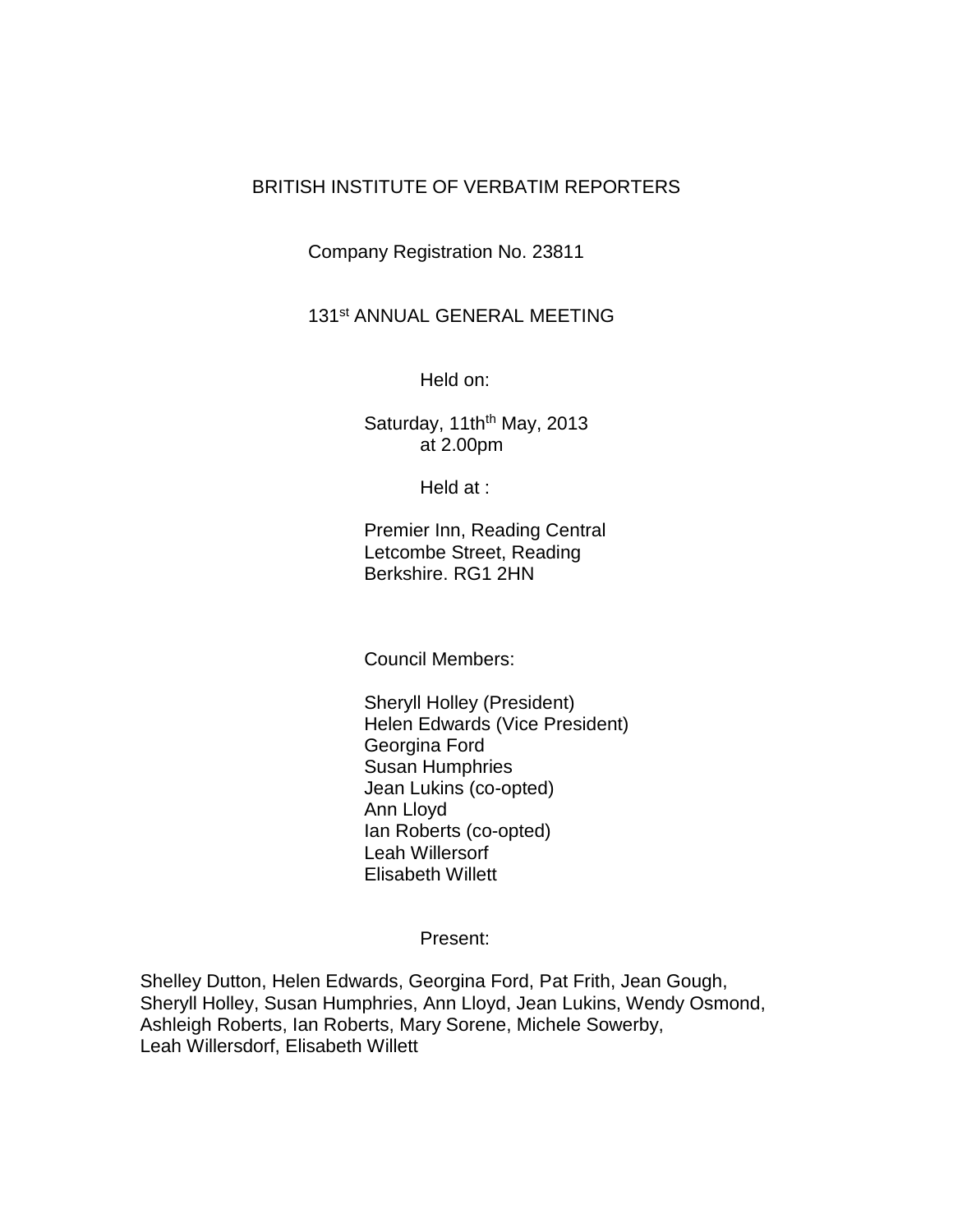THE PRESIDENT: Can I welcome everybody and thank you all for attending this year. Can I ask the Secretary to read out the Notice. (The Notice was duly read)

Thank you, Mary. Apologies for absence.

THE SECRETARY: I have Amanda Bavin, Lindsay Bickers, Carole Tasker, Margaret Beaumont, Jill Mason, Helen Davies, Joan Webb, Julie Whitaker, Stephanie Stamp, Ian Sinclair, Iris Butcher, Diana Tapper, Sue Wiltshire, Sandra Khan, Pauline Miller, Angela Chew, Chris Armstrong, Pam Crooknorth, Jackie Roper, Amanda Taylor, Barbara Bennett, Rebekah Roberts, Julia Jacobie, Andrew Howell, Natalie Bracken, Hilary McLean, Mirella Fox, Jane Norman. And I guess Davina Hyde, who was on remote this morning.

THE SECRETARY: That's all I have, unless anybody else has any? No? Thank you.

THE PRESIDENT: Minutes of the last meeting have been circulated to members. We have spares here, if anybody would like a copy? Does anybody wish to highlight anything from the minutes? (Pause) Is there anything to raise?

Are they agreed? Is everybody happy? Yes? I see nodding heads, so I think they are agreed.

(The Minutes were signed by the President)

THE PRESIDENT: It's the Presidential address next. It says that I need to keep an eye on the time after 45 minutes, but we don't need to do that now for the exam, so I won't bore you for 45 minutes, I can assure you.

Good afternoon, and it's great to see you all. As outgoing President, I have the pleasure of giving my speech. I now know how a best man feels on the day of a wedding! This year, as always, has gone so quickly. This year I find myself personally seeing my last baby's 18th birthday, and now I am starting to feel old.

 Looking at the last year, BIVR Committee has continued to serve you and meet on a regular basis. We have sought to make BIVR more widely known and I firmly believe that our profession isn't in imminent danger of dying; we just need to re-invent, train and advertise.

We have the website, and I would encourage all members to regularly log in and check out job offers on there. During the past year, a few of us have been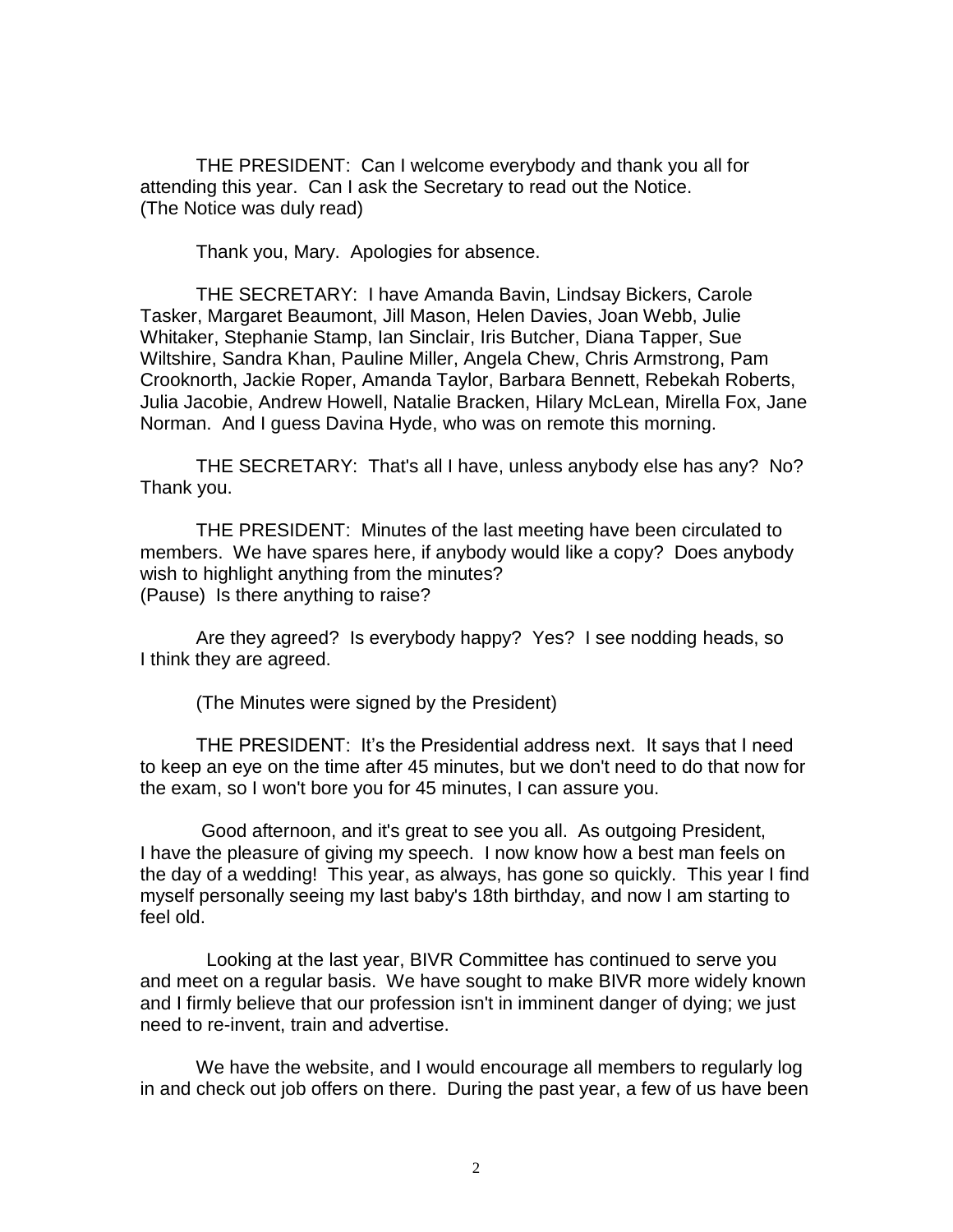interviewed. Mary did a very good interview on the radio, along with Natalie Bracken, and Leah had her job profile published. I can't remember what the name of that was now.

LEAH WILLERSDORF: What People Do.

THE PRESIDENT: I think that was detailed in the newsletter, so you could look at that. BIVR is represented on a few committees, one of which is the ACE Committee, which stands for Access to Communication in English. Mary and I took a stand at a UKCoD conference. UKCoD is the UK Council on Deafness. Unfortunately, this wasn't one of the better conferences to be at, but we were there, and we did generate a bit of interest. We gave out sweets and it was really good. One or two BIVR members came, and we chatted and went through some software, so it was interesting for those of the profession who came, as well as people who came to see the stand.

We were at the Olympics. Diana Burden and Sue McIntyre were doing the Olympics, and I think that went down really well.

Jean represented both AVSTTR and BIVR at the ECOS 2012 Conference. Jean gave a comprehensive report detailing what happened out there, and that, again, was in the newsletter. If you haven't read it, it's really good to revisit that and see what other people in Europe are doing. It was really interesting.

On the subject of newsletters, following Paul's suggestion at last year's AGM, we continue to give small snippets of what the Committee has been up to in the previous few months. I don't know whether Paul has actually commented on them at all. It's quite interesting. I do wonder whether he is watching the footie this weekend!

We are all concerned about the way the digital recording has taken over the sector. As a result of this, BIVR will be making a Freedom of Information request on how the changeover to digital has or hasn't worked.

Following Mary's request, we did have some horror stories sent in, and I have a selection here. Lots of them are about the recordings. There are a number of different issues with microphones not being switched on.

"Still have the same problems as ever, coughing and ripping up of paper, mics not working etc. I have just done a family court case from Swansea where someone was using what sounded like a PAID stamp. It went on through all three hours of the hearing!"

"…the recording was atrocious, the microphones aren't placed in the correct spot to get a clear recording. Even if they were, in my particular instance, certain parts were inaudible due to shuffling of papers.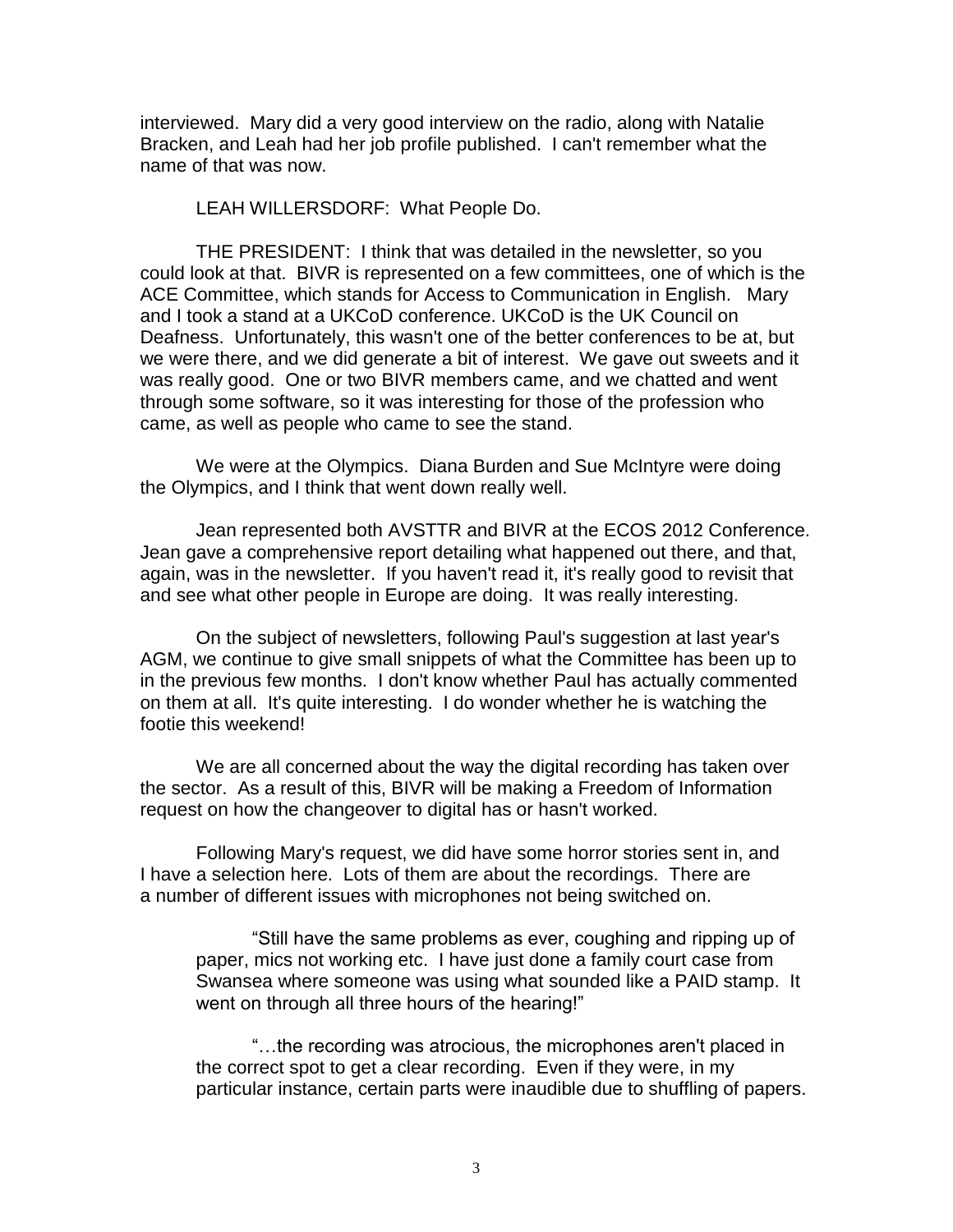At times it is nigh on impossible to identify who is speaking, if it is not mentioned on the log. So if you are doing defence mitigation and don't know who he/she is, you need to go back to the very beginning of the recording when, hopefully, the prosecution introduces counsel. Very time consuming."

"I don't do DARTS any more. The pay is ridiculously low for the time spent in trying to make a full and accurate transcript."

 "Witness lists. The Court of Appeal always ask for a list of witnesses when they order a summing-up. When listening to the summing-up, it frequently becomes clear if the list is not complete. Witnesses whose statements are read never seem to be included in the list. It can be very frustrating if witnesses have unusual names. There are often difficult choices to make with simple names such as Miller/Millar; Brown/Browne."

"Google is much more use sometimes than the court log." Interesting!

"Multi-handed trials. You do not always realise how many defendants there are, until you look at the sentencing in the log."

 "I am forced frequently to resort to the words 'Unidentified Counsel' or 'Unidentified Speaker'."

"Microphones. There should be regular checks by the court staff to ensure that all the microphones are recording at a decent volume. For instance, there was suddenly a crash and a bang, something must have come out of a hole, and there was no further recording of an opening speech." I have visions of a big mouse coming through the hole!

"Finally, I think it can be likened to a jigsaw puzzle. You do your best with inadequate information to make a decent transcript, but it is frustrating if you care about the work you produce."

 And so on. There are just lists. I think there have been some retrials as well through no recordings, and I don't know how widely known that is.

THE SECRETARY: That's what we need to find out through the Freedom of Information Act.

THE PRESIDENT: Yes. One person has "spent hours Googling Muslim names to try and get a half-decent transcript". It is an absolute nightmare. Do we actually publish the horror stories?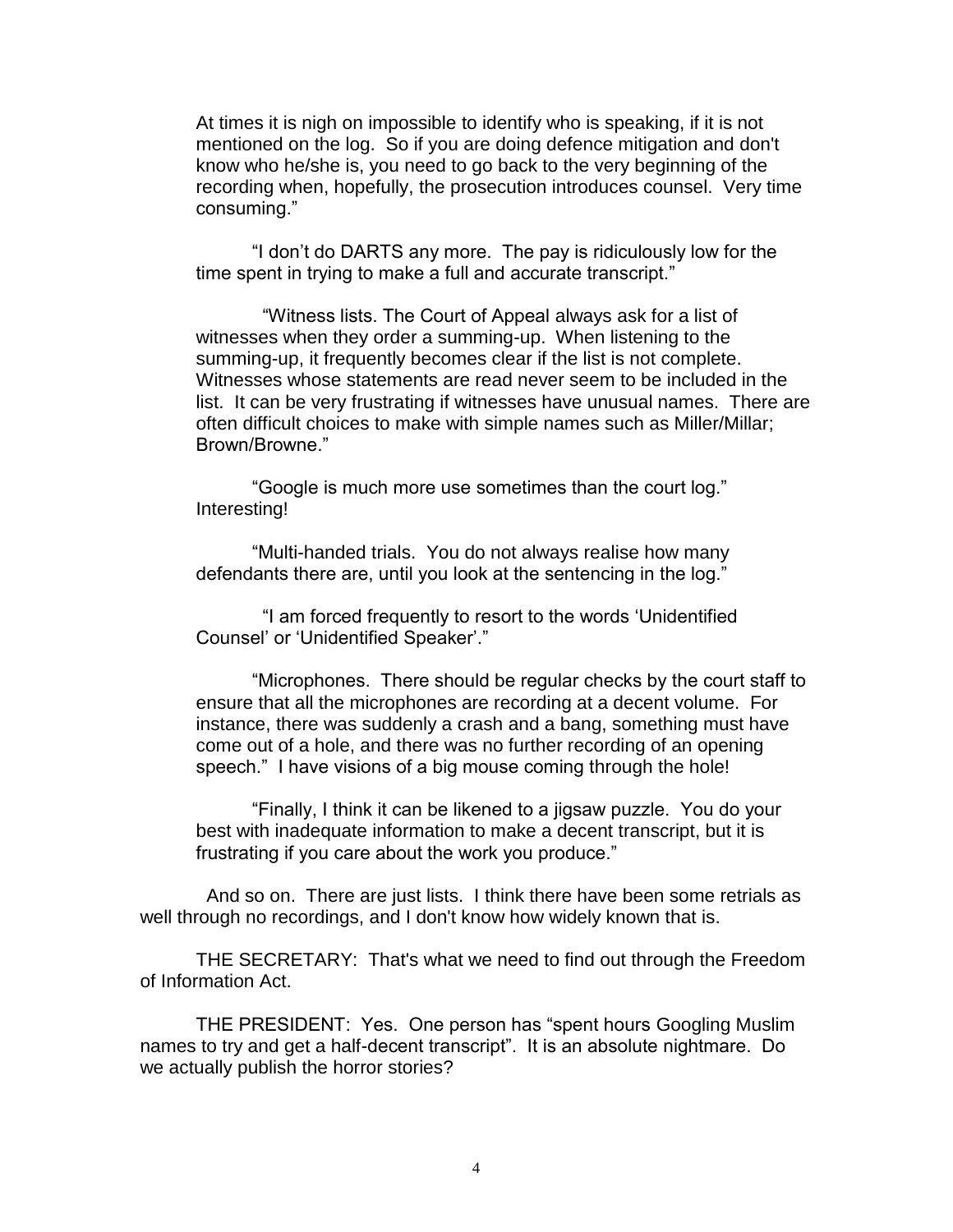THE SECRETARY: No, not yet.

THE PRESIDENT: If people request to see them, are they allowed to?

THE SECRETARY: Yes. I will just take out the names. I shall anonymise them.

THE PRESIDENT: Yes. So, that's what we are doing in that regard. Back in November, we held workshops in Leeds. They were well attended. Also, members attended remotely, which worked well. We were acting on feedback and we will continue to offer training for the sector.

There is still work out in the field both UK based and internationally. Shortly after the November workshops, I had the privilege of going to Baku, Azerbaijan, to work with Georgina and Ian at the UN International Governance Forum. This really gave me a huge insight into working with transcripts in a live situation, as mostly I have only provided speech to text support. The training I provided and sessions received during the BIVR training weekend certainly helped me during this time.

Technology is advancing and, during that week, we used Total Eclipse Audiosync along with remote streaming and the live CART screen. It was a challenging environment, let alone having to cope with the worldwide accents, and we were doing that simultaneously. So, it was a testing time, but I thoroughly enjoyed it. It was seat-of-your-pants stuff, wasn't it?

GEORGINA FORD: That was just the journey to and from the venues!

THE PRESIDENT: It's the first flight I have been on with free alcohol, which was lovely! And they give you a blanket to wrap yourself up in, so that was good. No. It was a good flight. I have to say, there was an elderly gentleman on the flight, who I think had Alzheimer's. He was dressed in his pyjamas, and he would walk down the aisle every half an hour, in his pyjamas, to go to the toilet, and then come back. It was so sweet. The hostess had to escort him back to his seat.

GEORGINA FORD: Yes. It was so cute.

THE PRESIDENT: But, coming back, the turbulence was atrocious, wasn't it? (Georgina shuddered ) It was made up for by the fact that, when we flew back over London, it was a beautiful clear night. I have never seen London so close, yet from that height.

ANN LLOYD: It is lovely. It's beautiful.

THE PRESIDENT: Magnificent. I have never experienced that before.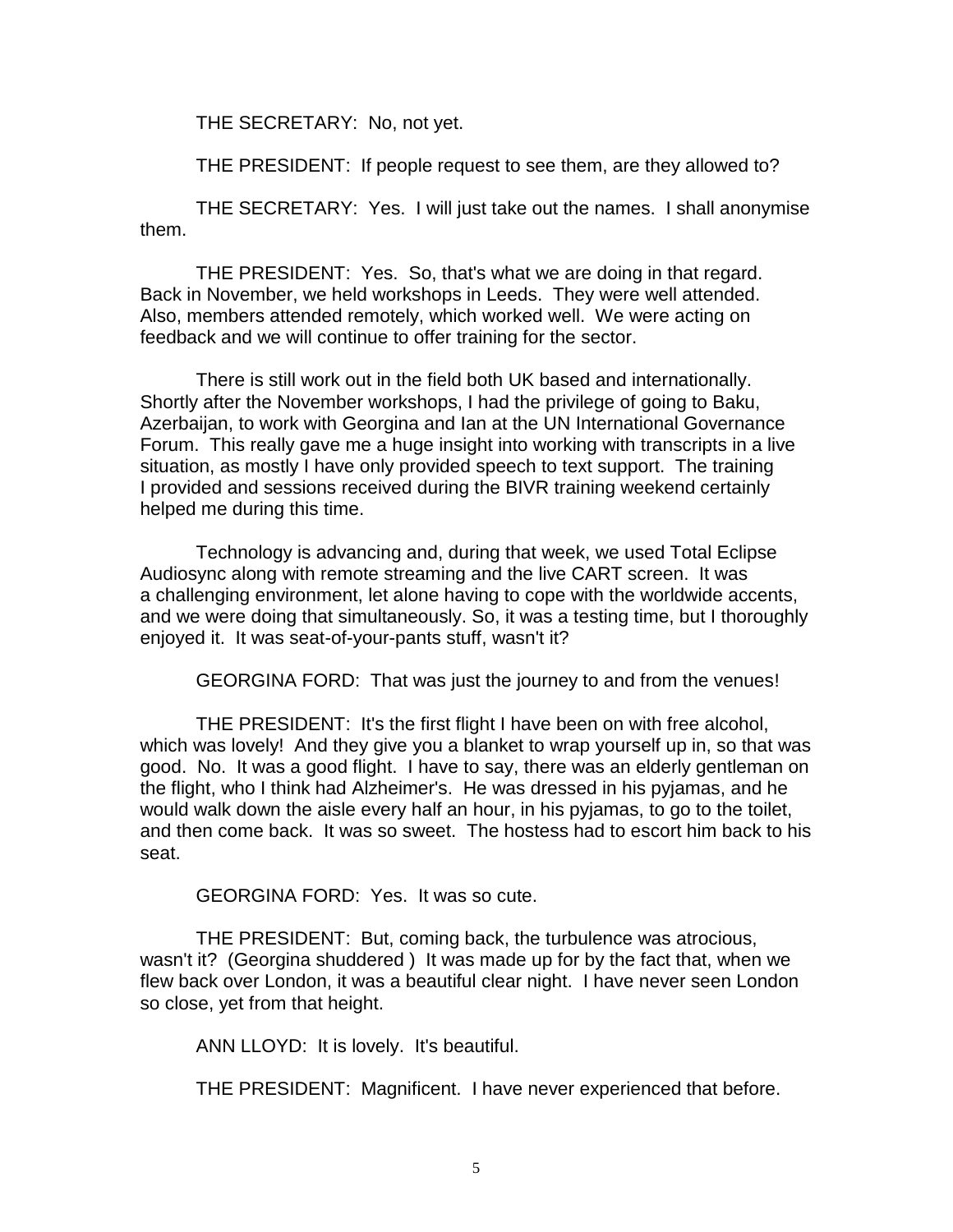Anyway, I digress.

During this year, we set up BIVR Tweets, with a Twitter account. Although we haven't tweeted a huge amount, we would value any tweets. Remember it's just 140 characters. If anyone has any information or funny stories, please let us know, and we can tweet it. Or you can tweet it yourself and put BIVR\_tweets.

ASHLEIGH ROBERTS: You could tweet the horror stories you just read out, or a link to the page with them on.

THE PRESIDENT: I don't know. Well, we could do. Yes. "Check out the digital horror stories!" Maybe. (Laughs) I don't know.

THE SECRETARY: Shall I be American and say, "I will take that under advisement"?

THE PRESIDENT: Yes. I think so. This morning we had a presentation from Opus 2, and Opus are now using realtime stenographers for their Cloud Magnum work, so I think that was a real plus. It was a really interesting presentation and, hopefully, the more work they get, the more work they provide for everybody in the sector. So, let's hope that takes off, and we wish them all the best in that.

I hope the workshops this morning have generated some interest and your feedback is very much appreciated, along with suggestions for future workshops. I found it really interesting, and I hope everybody else found it interesting.

If you have suggestions, or any more questions, apart from Nick, I think everybody else is here to take questions. It is important to share knowledge, certainly, within the sector, within softwares. There may be advice tips that you know, and sometimes it can be a simple thing that can go on the BIVR Tweets. I put one on the other day about a new trolley case that's come out, and I think Georgina commented on it as well. It's a rucksack that's a scooter.

GEORGINA FORD: Julia put that up, I saw, on Facebook.

ANN LLOYD: That is a good idea, isn't it, for speeding round the airport!

THE PRESIDENT: I think you might get fined for using it in the airport! (Laughter) Don't go on the escalators with them! So, yes. Any interesting stuff, let us know.

We have continued to work throughout the year, and I wish the incoming President a productive year. My hope is that we will continue to train and support you as a profession. (Applause)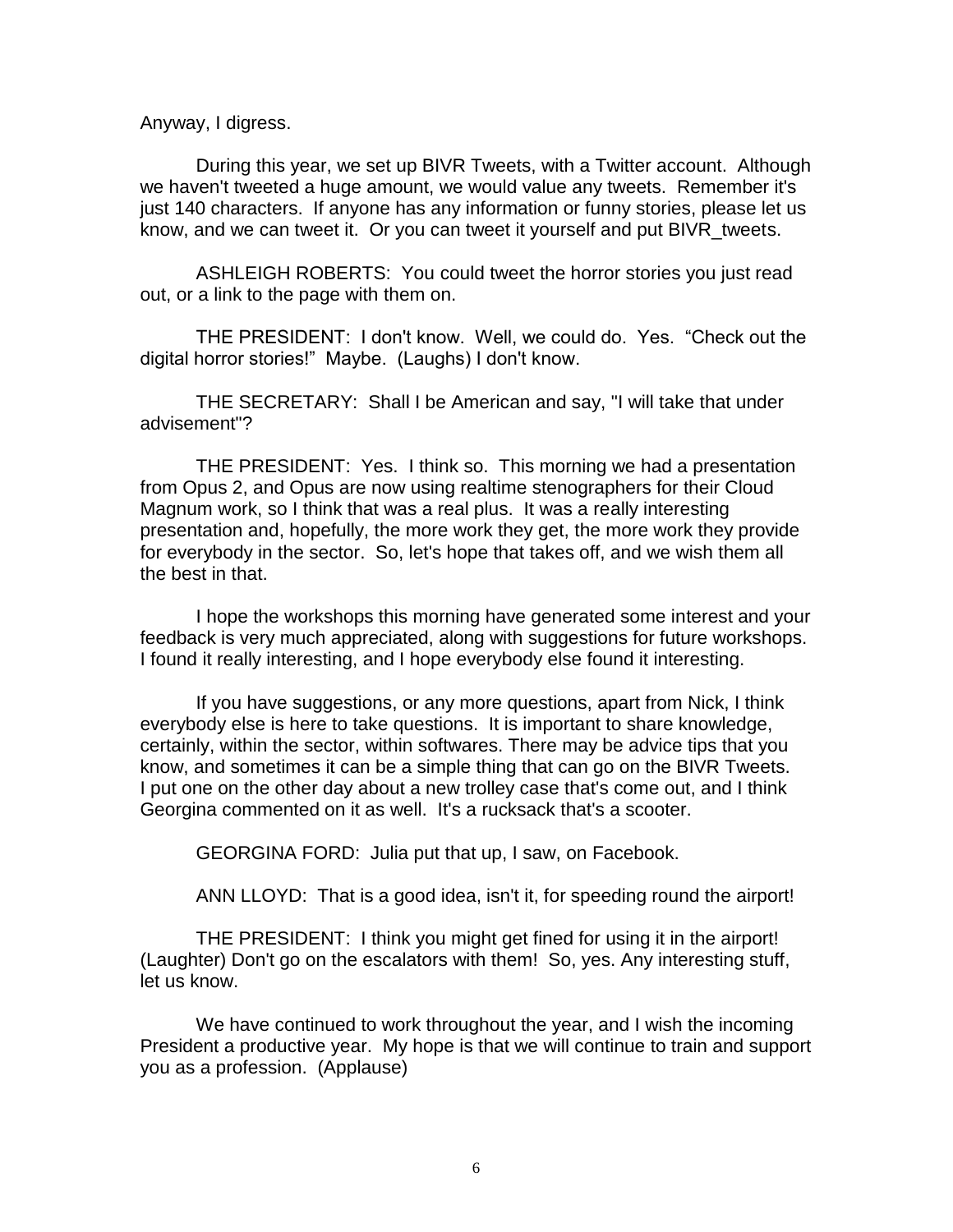Are there any questions? (Pause) No questions? Right. Treasurer's Report, Mary?

THE SECRETARY: It has been circulated, but there are a few copies here, if anybody wishes to have a look at them. Really, what we want you to do is to ask questions, if you have any, and if I can answer them, I will. Then I hope that you will approve them - adopt them, as it's called - and they can be signed. So, if you want to hand out the few copies that are here. (Copies circulated)

THE PRESIDENT: Any questions on the report? I think we broke even on the last training weekend. Certainly, I have really enjoyed the training that I have taken part in, and I think we should have more, definitely, because it's important.

LEAH WILLERSDORF: I agree.

THE PRESIDENT: We just need some more ideas of what people want to be covered.

GEORGINA FORD: We really need to get the membership to come back and tell us, but most of the time you ask and it's the same group of us who get together all the time.

THE SECRETARY: I can't remember who asked, but the macro question was answered. Somebody had said to me, "I want to know about macros", so that's why I asked Carryl to put it in.

JEAN LUKINS: Is it possible to have, say, an e-mail address like training@bivr, and then people can send in ideas or requests.

THE SECRETARY: We possibly could.

JEAN LUKINS: It was just an idea.

GEORGINA FORD: That's a good idea.

JEAN LUKINS: Or offering to train.

THE PRESIDENT: Perhaps we could use technology a bit more as well, and have online training or online meetings.

ASHLEIGH ROBERTS: I think that would make a difference. A lot of people don't come because they don't want to travel.

THE SECRETARY: We did offer remote access to today's meeting. Three people, I think, originally said they would attend remotely. In the event, we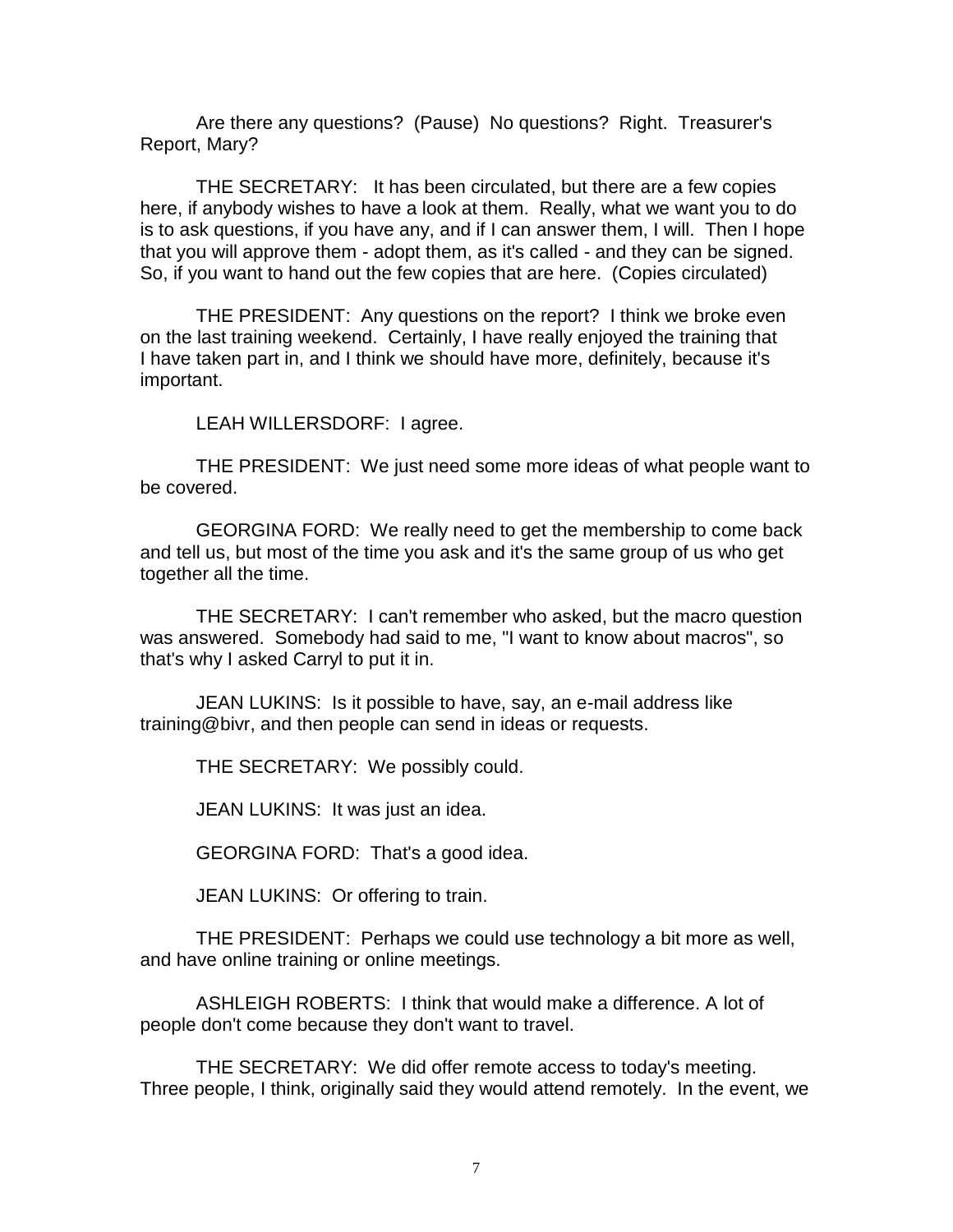just had one. It was a lot of work for just one person, but that one person is still important.

ASHLEIGH ROBERTS: If you have something like a webinar, then it's specifically designed to be remote. A lot of people miss out on some things by not actually being here. If the whole thing is online, then they don't miss out on anything.

THE PRESIDENT: We could look at webinars.

GEORGINA FORD: I watch the Eclipse webinars like this, as recordings, because they are always at silly times.

THE PRESIDENT: TeamViewer is probably the best one for that, or what you did today with Adobe Connect. Did you have to pay for that?

THE SECRETARY: I will have to, if I buy it.

ASHLEIGH ROBERTS: But that would reduce the expense for BIVR as well, and not just the members.

GEORGINA FORD: But then couldn't you charge for each one, and sell each of them?

THE PRESIDENT: I think, for trainees, it would be good to have speedbuilding webinars, and maybe just pay two or three pounds to join. That would be really good.

JEAN LUKINS: I think we discussed it when we were doing the website. Say we had two different speed tests or a webinar on a topic, and you pay two or five dollars to download it - something nominal - people might think that you could have the first three as free, and then, if you want more, you can pay for that.

THE PRESIDENT: You mean online dictation?

JEAN LUKINS: Or anything which is provided. If it's a product, you can pay to download it. That pre-supposes you can put the documents on the website in a downloadable format and you can pay instantly, and both those things are quite expensive to set up. I think that's what stopped us from doing it.

THE SECRETARY: We do have audios online for our members - you have to go into members' downloads and you can download them - but we don't have the pay portal set up. It was going to cost another couple of thousand pounds to have a pay portal put in.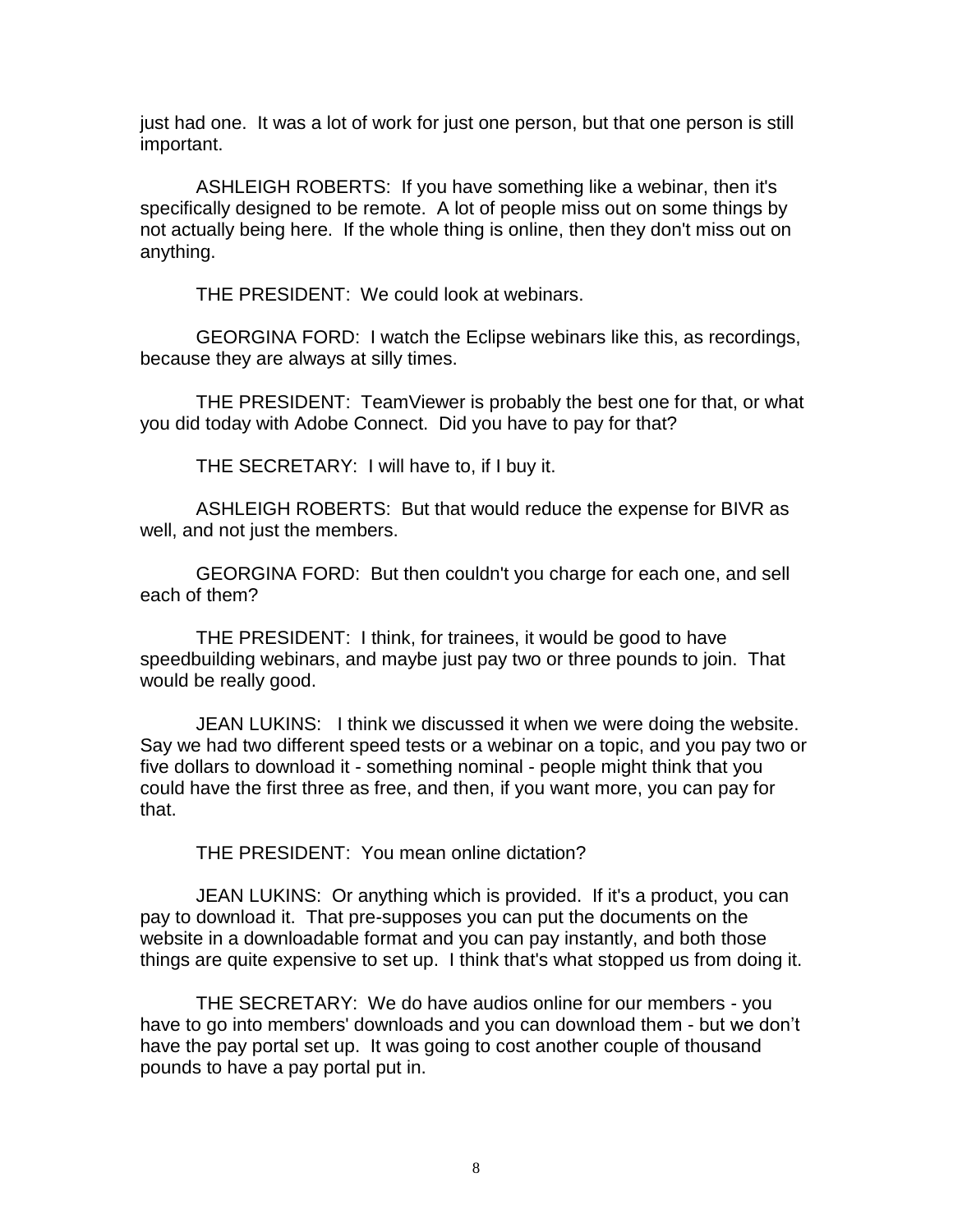THE PRESIDENT: We could circumvent it by maybe assigning an evening, and saying something like, "Between eight and nine we will have speedbuilding sessions ranging from 180 to 230. If you want to join in, then please let me know. Send your payment of £2 to this account number, or you can send a cheque." Most people have online banking now. Whoever is in charge then invites them into the meeting, so they can't actually get to the meeting unless they have paid their bit.

ASHLEIGH ROBERTS: I wouldn't even know how to pay anybody not online. I don't even know how you would do that.

THE PRESIDENT: Cheque book! That is something we could set up that wouldn't cost any money, but it would generate some money.

JEAN LUKINS: Maybe there is a cheaper portal option now, because firms make money out of this.

THE PRESIDENT: We could use Adobe Connect, or TeamViewer, which works in a similar way. I would send you a link to the meeting and you would just join in. It automatically downloads a patch from the Internet, and then disappears when you have finished with it.

LEAH WILLERSDORF: That's what we used for Leeds.

THE PRESIDENT: No. We used Go To Meeting for Leeds, which is really expensive. It costs about £80 a month.

SUSAN HUMPHRIES: What about the IPS meetings? Have you thought of opening those up?

THE SECRETARY: I have. I tried to use it on Skype, but it didn't work very well. Again, there was a slow Internet connection at Bishopsgate.

SUSAN HUMPHRIES: Because you are already doing that, therefore, it would be ideal.

THE SECRETARY: I agree.

THE PRESIDENT: Are there any other suggestions? Sorry, is there anything to add to the report?

BETTY WILLETT: Not to add to the report. Personally, because of where I live, and because of where Sheryll lives, I know Sheryll has attended a Council meeting by remote, and I have done it. It's a most peculiar feeling. You are just sitting there talking to yourself in a room, basically, listening to people over the phone. You have to keep on changing hands, because you are attending a two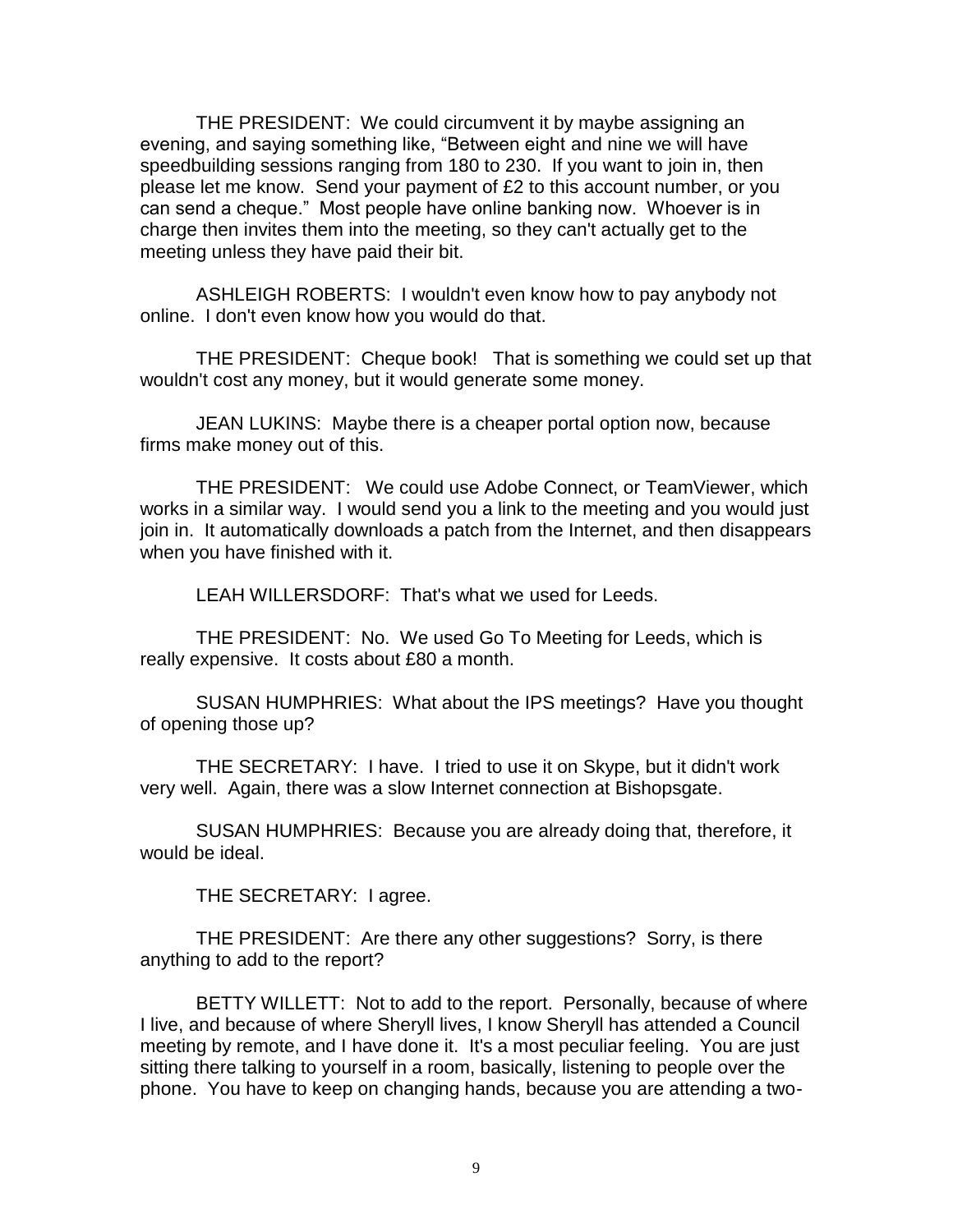hour meeting and you are on the phone for two hours perhaps. Nothing beats face to face; I don't care what anybody says. It's modern and it saves journeys, but, when you get face to face, you iron out problems more quickly.

THE PRESIDENT: You do.

BETTY WILLETT: Reporting is a very lonely profession. You are always, or most of the time, working on your own. If you don't get together for AGMs and Council meetings, when are you ever going to see anybody?

THE PRESIDENT: I think we need a good mix. We can utilise the technology and get more training online, but then tackle the bigger issues face to face. Maybe we can look at more technical software issues, with hints and tips for working, especially with deaf clients. Maybe we could do something along the lines of a bit of deaf awareness for future training. I don't know about anybody else, but, certainly from a speech-to-text point of view, we will have done our deaf awareness training years and years and years ago, so maybe we could do a top-up of just current tips? Maybe we could invite a deaf person in for just an hour?

BETTY WILLETT: Talking of deaf awareness, what we ought to have mentioned - and I don't know whether we can or not, but I will do it, and edit me out afterwards - is the rather acrimonious correspondence that's been coming forth from Signature about what speech to text reporters have to do in the future, and how much they are going to have to pay, et cetera, and the letter that AVSTTR sent to them. Was it a joint letter from BIVR as well?

THE PRESIDENT: Yes. It was from BIVR and AVSTTR.

BETTY WILLETT: It was a joint letter, which I took some hand in compiling, and to this day we have not had a proper reply. This week, I did say to Ross Trotter, who is Chairman of the National Association for Deafened People, "What has happened to Paul?", who is the guy at Signature who was supposed to have replied, and Ross said, "I think he is up over his head in letters. No-one seems to be getting any reply."

Somebody else, who, for obvious reasons, must remain nameless, expressed the view to me - and whether this goes in the minutes or not, I don't know; it will be for Mary to decide – "What is your view if Signature goes bellyup? What about qualifications for reporters?" I said, "Well, the qualifications do exist within the professions", so she said, "That is exactly the answer I wanted to hear, and why I would much prefer to have those qualifications than Signature's qualifications."

Now, whether she has any weight in taking us down that route, I know not. I just report this as somebody who was at a conference having a private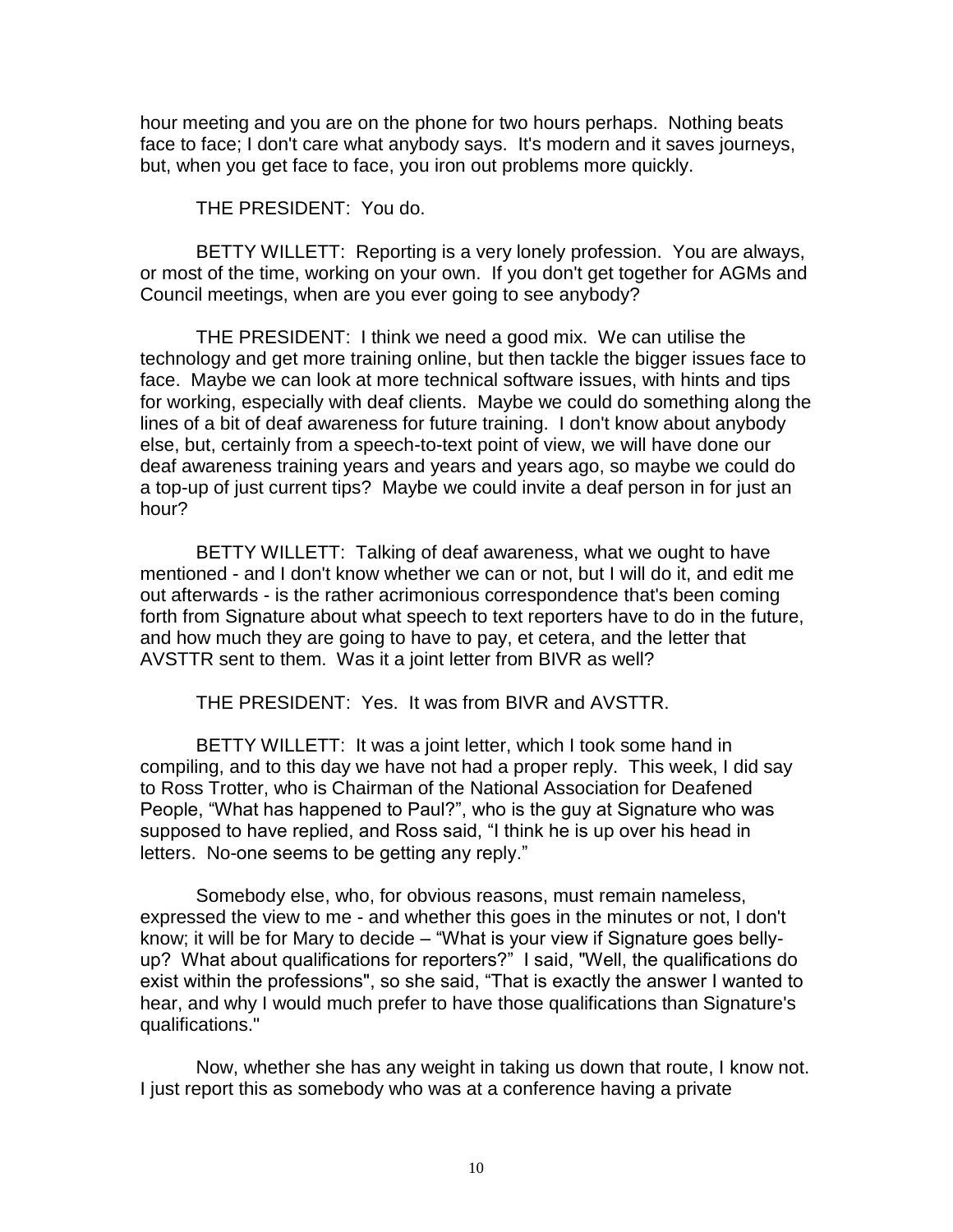conversation, and I am going to see her again. She lives not far away from me, and I am going to push this. If Signature cannot reply to a letter within six months ---

THE PRESIDENT: No, it was January.

BETTY WILLETT: It's still five months. We are in May now.

THE PRESIDENT: I don't think it went out until the end of January.

BETTY WILLETT: I know I was looking at it over the Christmas holiday. Are they worth worrying about, and all the money they are going to charge everybody for being registered?

ASHLEIGH ROBERTS: I don't see why you should listen to them about what you ought to do. AVSTTR and BIVR should be the authority on who gets registered; not some random guy who won't even write back to a letter.

JEAN LUKINS: Is anybody above Signature? Do they answer to anybody?

THE PRESIDENT: There is nobody.

JEAN LUKINS: There is always somebody else you can approach, or you can change the argument or debate.

THE PRESIDENT: I suppose it's deaf people as a whole, really.

BETTY WILLETT: I think the deaf people would be quite satisfied if they knew the person they were using was qualified; not that it's a Signature qualification but that it's a professional body's qualification. What they are asking reporters to do, and asking them to pay, per year, is absolutely monstrous.

ASHLEIGH ROBERTS: Isn't it only AVSTTR and BIVR members who are registering?

THE PRESIDENT: All the communication professionals are registered with NRCPD, which is Signature. You have ALS, which is the Association of Lipspeakers, ANP, which is the Association of Notetaking Professionals, you have ASLI, which is the Association of Sign Language Interpreters, you have ourselves, speech to text reporters, and you have deafblind communicators. They all register with NRCPD. They are all on the register.

Now, from my point of view, I think Signature/NRCPD represent the views mainly of sign language interpreters. That's my view, and I think that's all they care about. I think, all these side bodies, we are not big enough for them to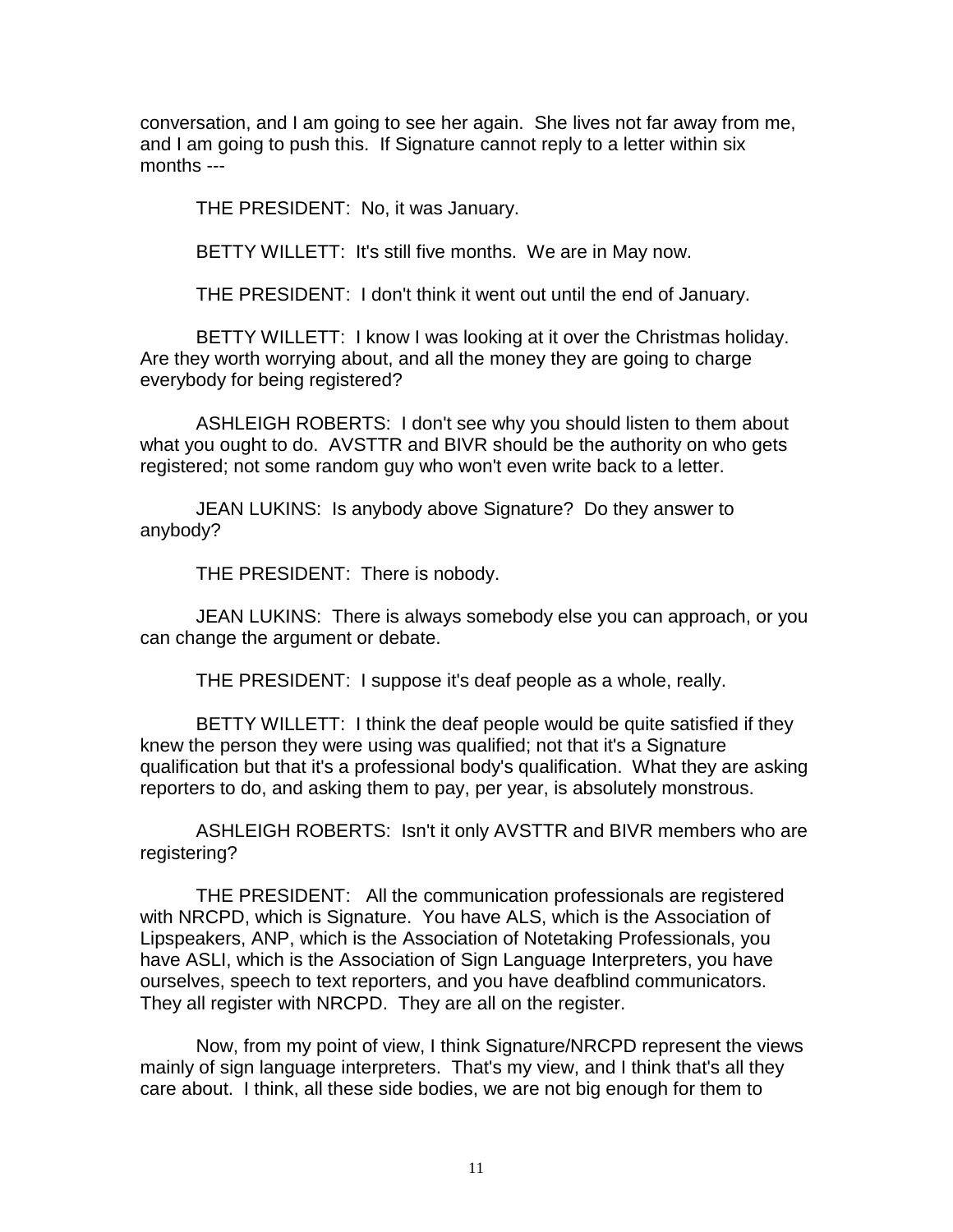worry about. It's the same with the notetakers; half of them are not qualified.

There was something that we got to know of a few weeks back. I won't mention any names but, basically, a notetaker complained to NRCPD that there was an agency professing to use qualified notetakers. They weren't, and they were taking the majority of the market. She wrote to NRCPD about it, and she was told to go to Trading Standards. Signature advised her to go to Trading Standards.

If that's what they are going to do to represent us - to just tell us, "We want your money but you can go to Trading Standards to sort your issues out," then I am not interested. If that's what ---

GEORGINA FORD: They don't understand. They have a trainee sign language interpreters section, and there is a specific role for trainee sign language interpreters. They also now have one for trainee speech to text reporters, which they are going to charge you £75 a year to join. Underneath, it says, "You are a trainee speech to text reporter if you are enrolled in an NRCPD or a Signature approved training programme", or something. Have you not seen that? It's ridiculous. That makes Ashleigh one. She is not on an approved training programme, but she is learning how to do it. Why should she pay £75 when she is not even earning any money yet? So what are they playing at? That's just a complete cut and paste from the sign language interpreters' page, and they have just changed the title.

THE PRESIDENT: That's right. We have an argument with them over CPD. The American NCRA expect ten hours a year of CPD. I'm sorry. NCRA in the States require ten continuous professional development points, ten hours a year. Signature/ NRCPD are looking for us to do 35 in one year. That's what it's going to go up to, which is crazy. It's either 32 or 35.

SUSAN HUMPHRIES: Are they going to provide the opportunities for those?

THE PRESIDENT: Apart from what BIVR are doing.

SUSAN HUMPHRIES: They are not providing them; just saying you have to do them, but not laying anything on for you to do?

BETTY WILLETT: You have to remember, they are allowing very, very few points for your dictionary work. I was shouted down at the last ACE Committee meeting I went to, when I stressed the importance of dictionary work. I said, "You know, if you go into a job, and work for a deafened person without having prepared, or without doing the necessary updates afterwards", they would be yelling from the roof tops and they would notice the difference. Nowadays, technology is so much better than it was when I was working, so you have the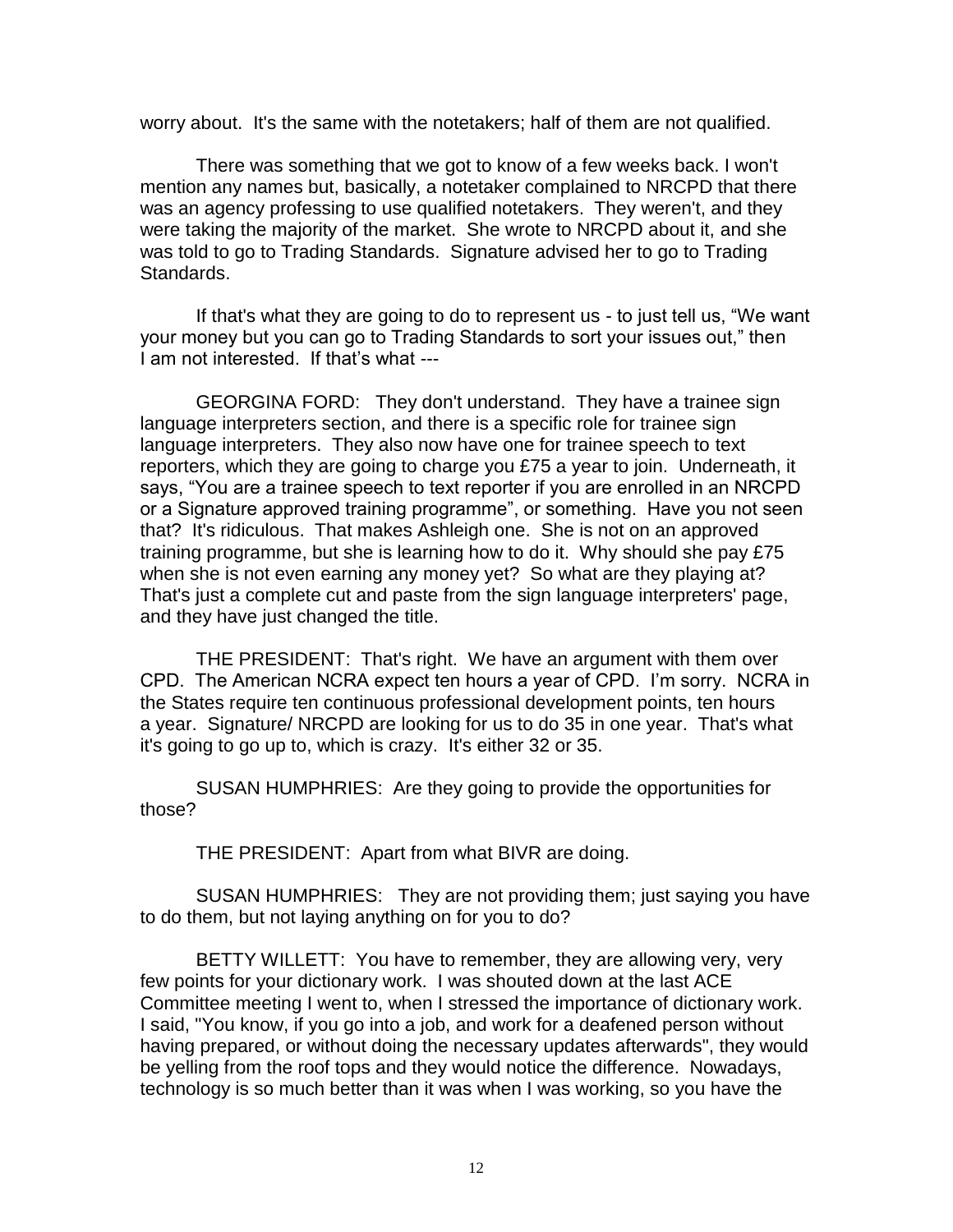facility to update more quickly, but they were allowing something like half an hour per week of dictionary work. It's far more than that.

THE PRESIDENT: They said you couldn't use dictionary work unless it was for a different subject. For instance, when we did a conference on Beethoven, we spent hours going through websites, so that kind of prep could be included, but they say, "No, your dictionary work cannot be included for your everyday meetings."

GEORGINA FORD: It's absolutely none of their business.

SUSAN HUMPHRIES: Can I just ask, who is going to police that?

THE PRESIDENT: Exactly. You just fill a form in online that says you have done it. To be perfectly honest, you could make it up.

LEAH WILLERSDORF: I was going to say, you can't prove what you have done.

THE PRESIDENT: Today's AGM and workshops would be structured because Mary has produced a form to be signed.

LEAH WILLERSDORF: But what about your example of the Beethoven conference, or the dictionary work?

THE PRESIDENT: You can put website references. You can say you have read something. You could get a list of websites from the Internet and say, "I read that, and I read that." You don't have to read it. Perhaps I shouldn't say that on the record, but it's the attitude people go with, if they are going to make you do stupid stuff.

BETTY WILLETT: They don't recognise the most basic thing of our job, next to taking the job down or being there.

SUSAN HUMPHRIES: The preparation is part of the job.

BETTY WILLETT: That is the most important part of the job.

THE PRESIDENT: So, I think we will have to watch that space and see what happens. I think things will get shifted very quickly. There is an e-mail that has just come out through AVSTTR Committee. I think things are about to happen. At the moment, members are about to be told, "Please chase up NRCPD and ask what's happened to this letter." So if we individually write ---

BETTY WILLETT: I did ask Ross, and he said he was having a meeting with Paul Parsons. He said he was up over his head and he couldn't cope, so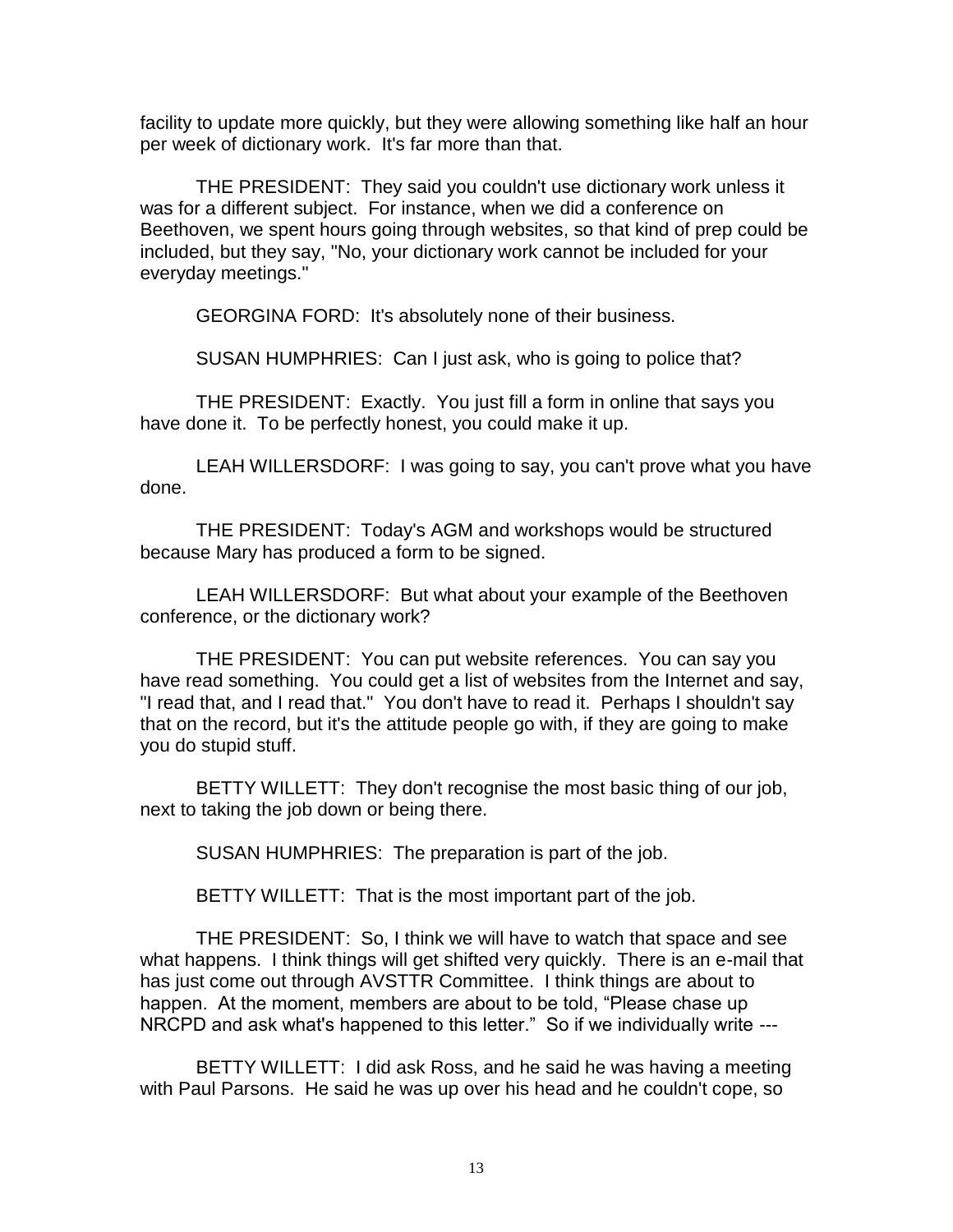I said he shouldn't be doing the job then. Even in my retirement, I have to cope with about 50 e-mails a day from people who want things, and he should be able to do it because he is paid for it.

SUSAN HUMPHRIES: Has there been an acknowledgment of the letter?

BETTY WILLETT: Wasn't there a two-line acknowledgment?

THE PRESIDENT: There was an acknowledgment to say we would get a response by 15 March, and we have heard nothing since then.

GEORGINA FORD: I am not a Committee member any more, but I really do think AVSTTR should just withdraw their support for registration. They haven't replied to the letter. If I was still on the AVSTTR Committee, that is exactly what I would say.

THE PRESIDENT: Like I said, I think things are about to start moving. But, also, another bit of information has come out. I don't know whether people are aware, but Action on Hearing Loss have shut their Communication and Technologies Department, and there have been quite a few redundancies. When one of our members approached Action on Hearing Loss to say, "Can I be registered on the next lot of exams?" she was told, "We are not holding any because we have no department. It stops as of 10th May." That was yesterday.

JEAN LUKINS: Have they had major funding withdrawn?

THE PRESIDENT: I don't know. It's from within Action on Hearing Loss.

BETTY WILLETT: They were at one time going to run an assessors' course for us. Now, in theory, it means that we have no qualified assessors. If we want to do any exams, we still have to go down the route we have been using up to now, which is to use a sign language interpreter as an assessor.

THE PRESIDENT: If we want to go down the recognition of National Occupational Standards route, we will have to abide by what they have said, but do we have to abide by what they have said if we are doing it from within? It depends on what we want as a profession. If we want it accredited by NOS, then, yes, we have to follow that route; but if we are doing it from within, I don't know. It is something for the wider membership to discuss and to sort out.

LEAH WILLERSDORF: If everything with Signature is up in the air, is it worth doing a deaf awareness course, if you wanted to move into STT?

BETTY WILLETT: Oh, yes.

THE PRESIDENT: Yes. That would be one of the things we would have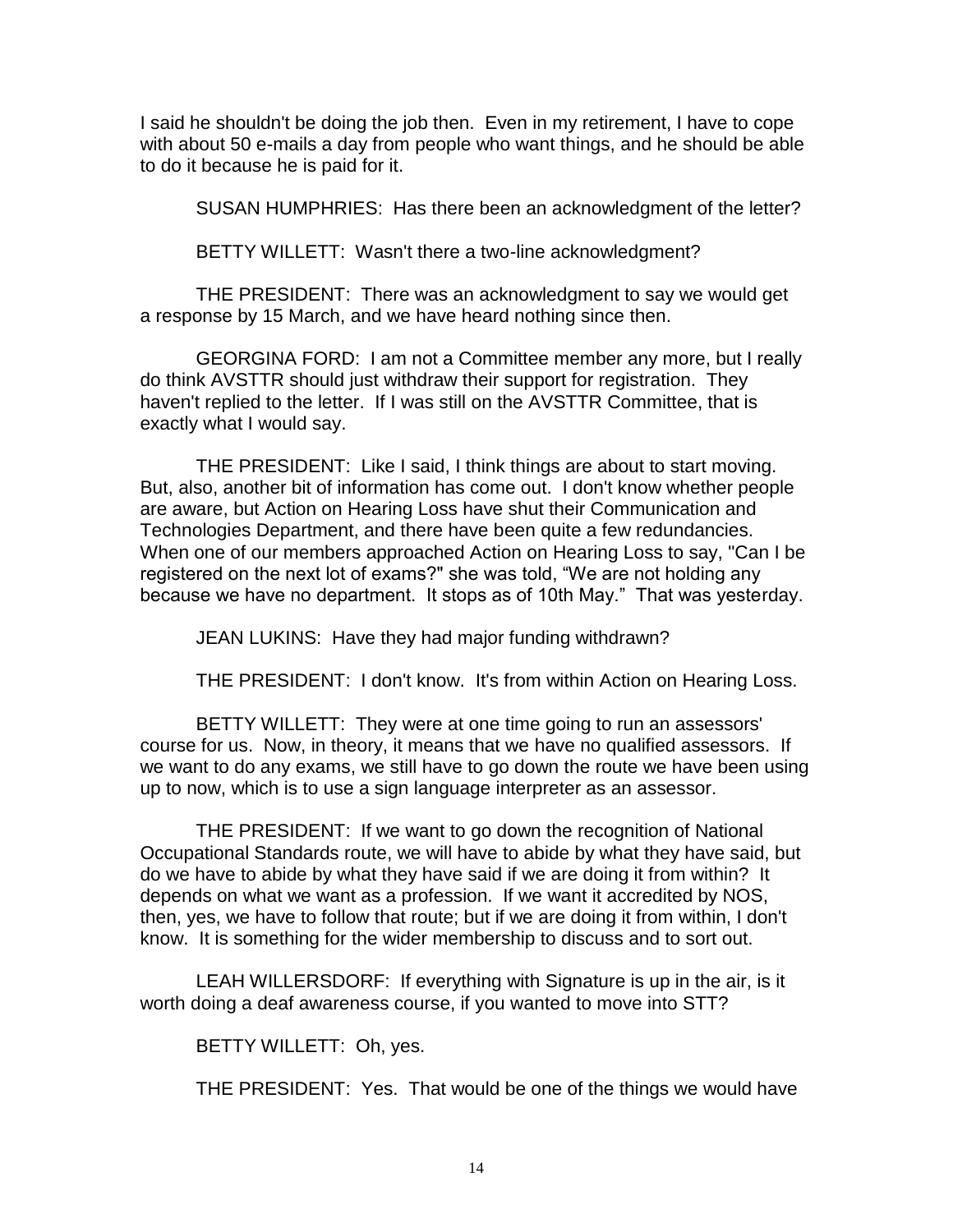to tackle as well.

SUSAN HUMPHRIES: Perhaps we could set up the basic things. Do you remember at that meeting in London, where you had to be a member of BIVR or AVSTTR, and have the QRR or a speed test, and the deaf awareness course, because they are all essential to the job? If you have those, then we could maybe sort out the final testing, if you like.

BETTY WILLETT: It comes into your everyday life. I belong to a bereavement friendship group, and we have three gentlemen there who all wear hearing aids. They always say to me, "You are the only one in the meeting we can ever hear," because I am aware that they are deaf, so, when I am going to say anything, I make sure I look at them. I do it automatically, because of dear lovely Heather Jackson, who taught me that's what I should do. The others can hear me without looking at me, but they have to see me. You do it automatically, and for that reason alone it is making you a better human being.

SUSAN HUMPHRIES: Yes.

THE PRESIDENT: Right. Are there any more comments on the Treasurer's report, or anything else to raise to do with finances?

JEAN LUKINS: We probably need to move that somewhere else later!

THE SECRETARY: Can we have a show of hands?

THE PRESIDENT: A show of hands for the Treasurer's report to be accepted? (Show of hands. Passed nem con)

Jean, did you want to say something?

JEAN GOUGH: No, I had better be quiet! (Laughter)

BETTY WILLETT: Ross would say, "We will allow you to come out of role."

JEAN GOUGH: I think, with the assessment process, Action on Hearing Loss really took a front seat, didn't they, Betty, in making sure the assessments took place? I think that was always intended to be an interim measure.

BETTY WILLETT: It was.

THE PRESIDENT: Hmm.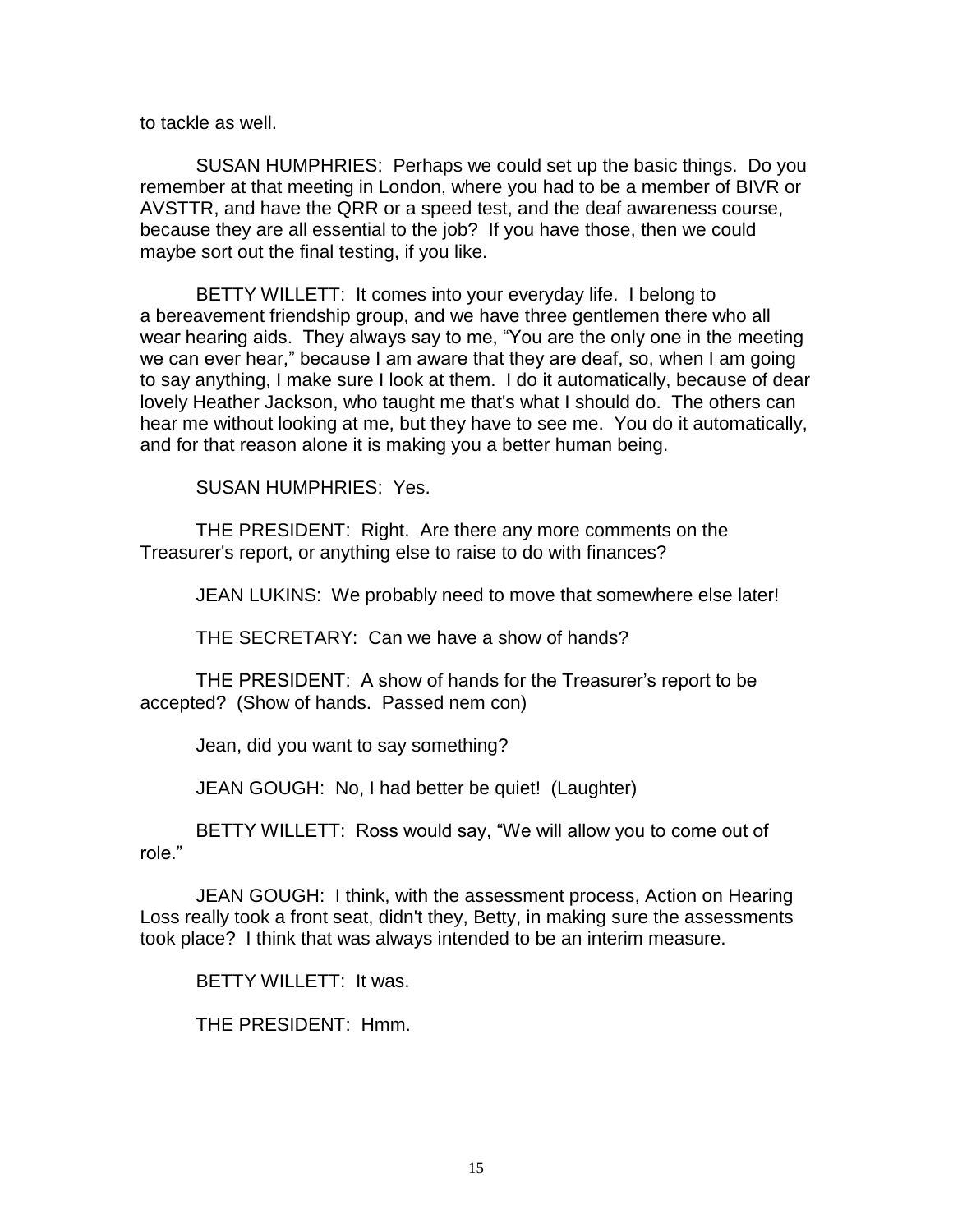JEAN GOUGH: I think that interim measure has come to an end. I believe it had come to an end, in fact, probably before Action on Hearing Loss closed that particular department.

Susan, as you said, I think a lot of the requirements are already in place; so, for example, having a deaf awareness course, and some sort of speed certificate. The thing is, it has to be accredited, doesn't it? I think the BIVR realtime exam has been accredited. It would be good if we can get another deaf awareness training course organised.

I think the one advantage of what has happened in the last 18 months is that a lot more people have been able to register because that assessment process was put in place. Personally, I think that we can take it back, perhaps as a joint effort with AVSTTR and BIVR. There is an awful lot of work that is going to be involved, though.

I am not quite sure how many more people will be coming forward to register, certainly with NRCPD. I don't think there will be anybody wanting to come forward for that. I think he cost of NRCPD registration will become prohibitive.

THE PRESIDENT: It is £135 this year and it is eventually rising to £205, I think.

MEMBERS IN THE ROOM: What!

THE PRESIDENT: Yes.

JEAN GOUGH: Plus it is mandatory to have professional indemnity insurance and also a CRB check, so there are all these extra costs which are coming in.

THE PRESIDENT: And all we get is a name on a register, basically, on a website.

LEAH WILLERSDORF: And trade union? We get that as well.

THE PRESIDENT: I don't think anybody has registered for the trade union, as far as I am aware.

JEAN GOUGH: I am very disappointed that there has not been any response to the AVSTTR/BIVR letter to Paul Parsons.

BETTY WILLETT: It was a very, very good letter. I had some part in it, although I just got the bare bones and put it into my kind of English, and it was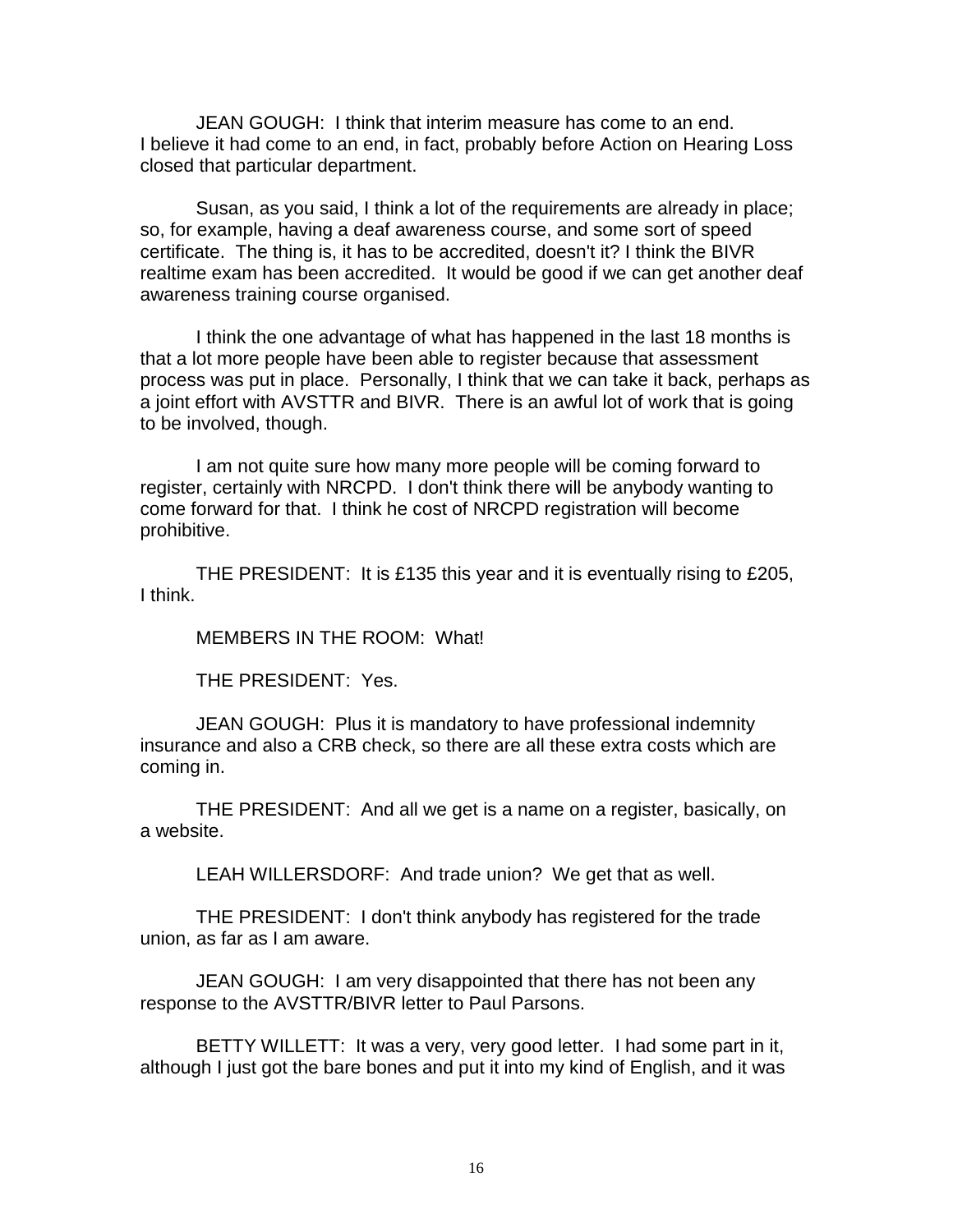a very good letter. It had terrific emphasis on what was important, and that anyone can just ignore it, I find insulting, quite frankly.

THE PRESIDENT: Yes. I think I was a bit terse in that letter to begin with because I put my thoughts down.

BETTY WILLETT: It was slightly, when I got it. I thought, "Oh, dear!" I had to use the blue pencil a little bit. It was a polite, professional letter in the end, and I just find it absolutely incredible that no one has replied to it.

GEORGINA FORD: Do we need a joint BIVR/AVSTTR meeting, to get together and send a response?

THE PRESIDENT: I really think the time has come where BIVR and AVSTTR need to come together. We are a really small profession; there is no room now for being separate. We need to join forces and sort this out, otherwise we are going ---

GEORGINA FORD: This issue is a good starting point for that, but, because it is a joint letter, I think we need to come together jointly and discuss the response.

THE PRESIDENT: I think there might be a platform now to start, and I notice one or two really prominent figures within the STT world have started to allow themselves to be moulded a little bit, shall I say? They are not so terse; there is a bit more bend in them, I think.

BETTY WILLETT: Before AVSTTR was set up, we did have a section for STT reporters within BIVR. It is perfectly logical to have an STT section within BIVR, with their own sort of little sub-committee and representatives on the main Council.

THE SECRETARY: Perhaps as a branch rather than a sub-committee?

THE PRESIDENT: Yes.

BETTY WILLETT: Yes.

THE PRESIDENT: It would be great if everybody, rather than be two separate entities, we all just be one, and we all pay one fee. That means you get more members then, because a lot of people are registered with AVSTTR and not with BIVR. It would be a way of getting more members in, and generating a bit more income between the two.

LEAH WILLERSDORF: How many members are there within AVSTTR?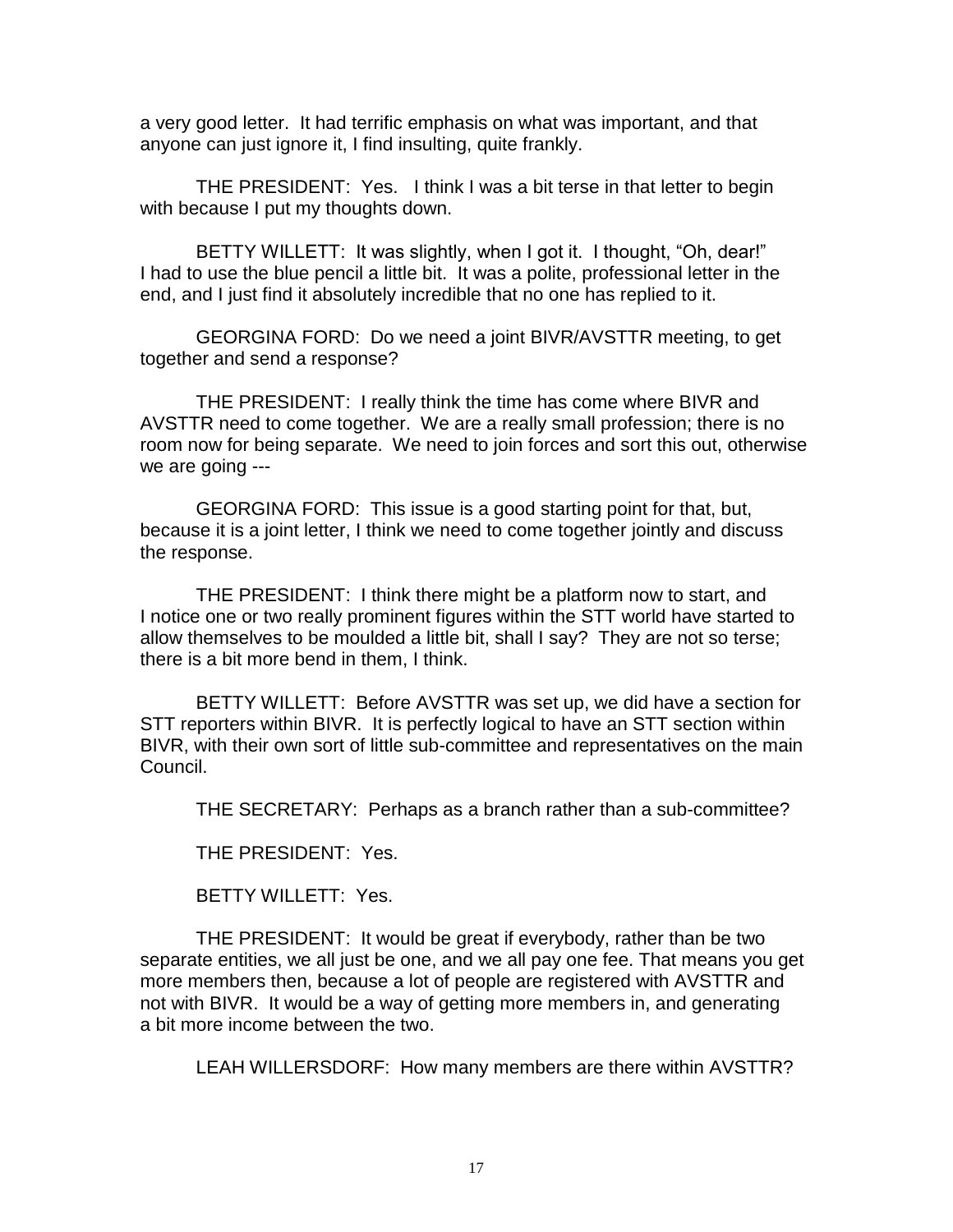GEORGINA FORD: Forty?

THE PRESIDENT: Yes.

THE SECRETARY: Not huge.

THE PRESIDENT: Anything else to raise on that one? Jean?

JEAN GOUGH: I had better be quiet. (Laughter)

THE PRESIDENT: That's fine. We have accepted the report and accounts. Now the election to Council. There have been two nominations for vacancies, therefore no election is necessary, and we can have up to 12 Council members. We welcome Ian Roberts and Jean Lukins, who were co-opted last year.

Election for President for the following year. Ah! Georgina Ford, Susan Humphries, on the back table, and Leah, also on the back table! Susan narrowly missed last year, and I don't know how that happened, Sue!

SUSAN HUMPHRIES: Because the better person won! (Laughter)

THE PRESIDENT: No, no. Do I have any proxies I can use this year? (Laughs)

SUSAN HUMPHRIES: I am hoping not!

THE PRESIDENT: Right. So, voting papers to be handed out.

(Two tellers were appointed. Votes cast, collected and counted.)

THE PRESIDENT: Okay, drum roll! And the winner this year for presidency, is... (Pause) It's not Leah. It's not Georgina. It's Susan! (Applause)

Sue, do you want a recount?

HELEN EDWARDS: It wasn't that close. I don't think it will make a difference.

THE PRESIDENT: I am afraid George had seven and Susan had eleven.

SUSAN HUMPHRIES: You must have had a casting vote, or did you use it?

THE PRESIDENT: I had two votes this year, but I was kind to you.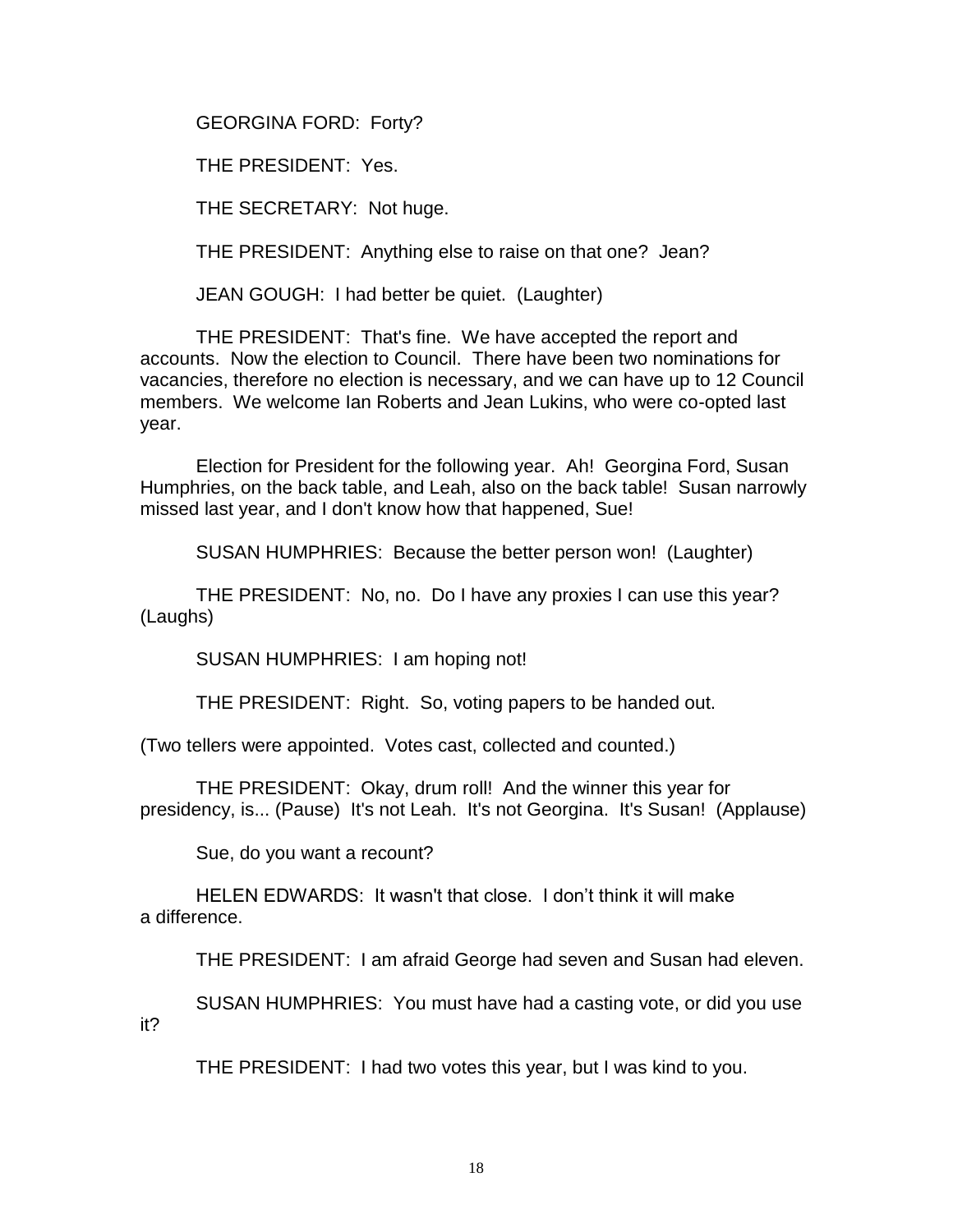SHELLEY DUTTON: And gave one to each of you! (Laughter)

THE PRESIDENT: Sorry, Sue. I was thinking of revenge for last year, but I thought, "No, I will be kind." Actually, I think it was Mary who did it last year! From recollection, I think she had five proxy votes, and she gave them all to me!

THE SECRETARY: I voted according to the people's choice, but, if they left it to me, then I made my choice.

THE PRESIDENT: So, that's the election of the President done. Now we have a special resolution to put to the membership. Basically, it's just a tidy-up, and I think it's to do with the Treasurer.

THE SECRETARY: The special resolution is to amend the wording of paragraph 64 under "Treasurer" to change the wording from:

"The accounts, before adoption, should be examined by a member of BIVR who could be either a Council member or a non-Council member to verify them."

to:

"The accounts, before adoption, should be examined annually by an independent examiner, who is not a member of BIVR, to verify them."

so that the paragraph reads:

"64. It shall be the duty of the Treasurer to receive all monies due and to make payments in accordance with policies determined by the Council, operate the bank account, to keep appropriate records and to make regular reports to the Council as to the financial position of the Institute. The accounts, before adoption, should be examined annually by an independent examiner, who is not a member of BIVR, to verify them."

I do have some copies of the Mem and Arts, as they were amended last year, if anybody would like to just look at them. Other than that, we would like your vote for or against.

THE PRESIDENT: Does anybody need time to look through that.

BETTY WILLETT: Do we need a seconder? If so, I will second it. I don't know whether we need one.

THE SECRETARY: That is proposed by the Council, seconded by Betty. All in favour? (Show of hands. Passed nem con.)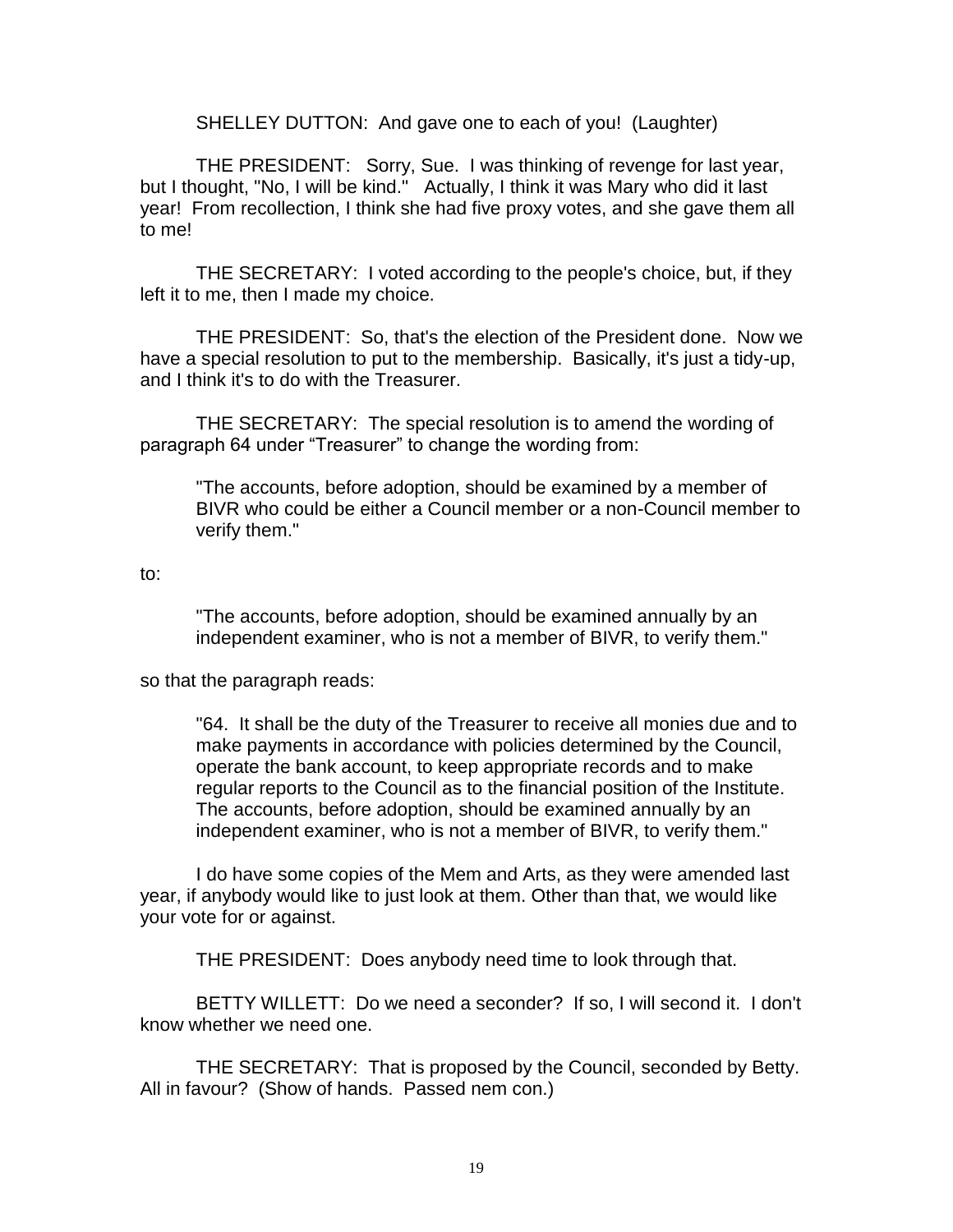THE PRESIDENT: Okay, so that's that. We no longer appoint an accountant. We listened to you last year.

BETTY WILLETT: Excuse me. We obviously had our accounts examined this year. Can we propose a vote of thanks, or is that on the agenda later on?

THE SECRETARY: No, it's not. Do it now, by all means.

BETTY WILLETT: I know it was Helen's daughter. Could we propose a vote of thanks to her, please.

THE PRESIDENT: Yes. Noted. Proposed. Thank you. The date of the next AGM will be within 18 months of today's event, May-June 2014. We have previously clashed with Disability Awareness Week and the Cup Final, and also we will try and avoid the Bank Holiday weekend. I am sure Paul will be amused to note that we will try and avoid the footie date!

BETTY WILLETT: Can I suggest that perhaps it's time to go back to London for one year.

LEAH WILLERSDORF: I second that.

SUSAN HUMPHRIES: I don't. I say God's own county, thank you!

HELEN EDWARDS: I second that. Ripon!

GEORGINA FORD: Maybe do something for our Northern members.

LEAH WILLERSDORF: Yorkshire would be quite good, actually, because it's quite pretty.

SUSAN HUMPHRIES: You didn't know where it was a minute ago!

THE PRESIDENT: Ladies!

BETTY WILLETT: I thought it was agreed at last year's AGM that we were going to Wales. May I ask why we didn't go there?

THE PRESIDENT: (Don't look at me like that, Helen!) I was honestly of the opinion that I didn't think we would get many people coming down to Wales. There is only myself and Hilary down there, and obviously now Helen as well, so I didn't think we would get a good turnout.

BETTY WILLETT: How many of us here are from Reading?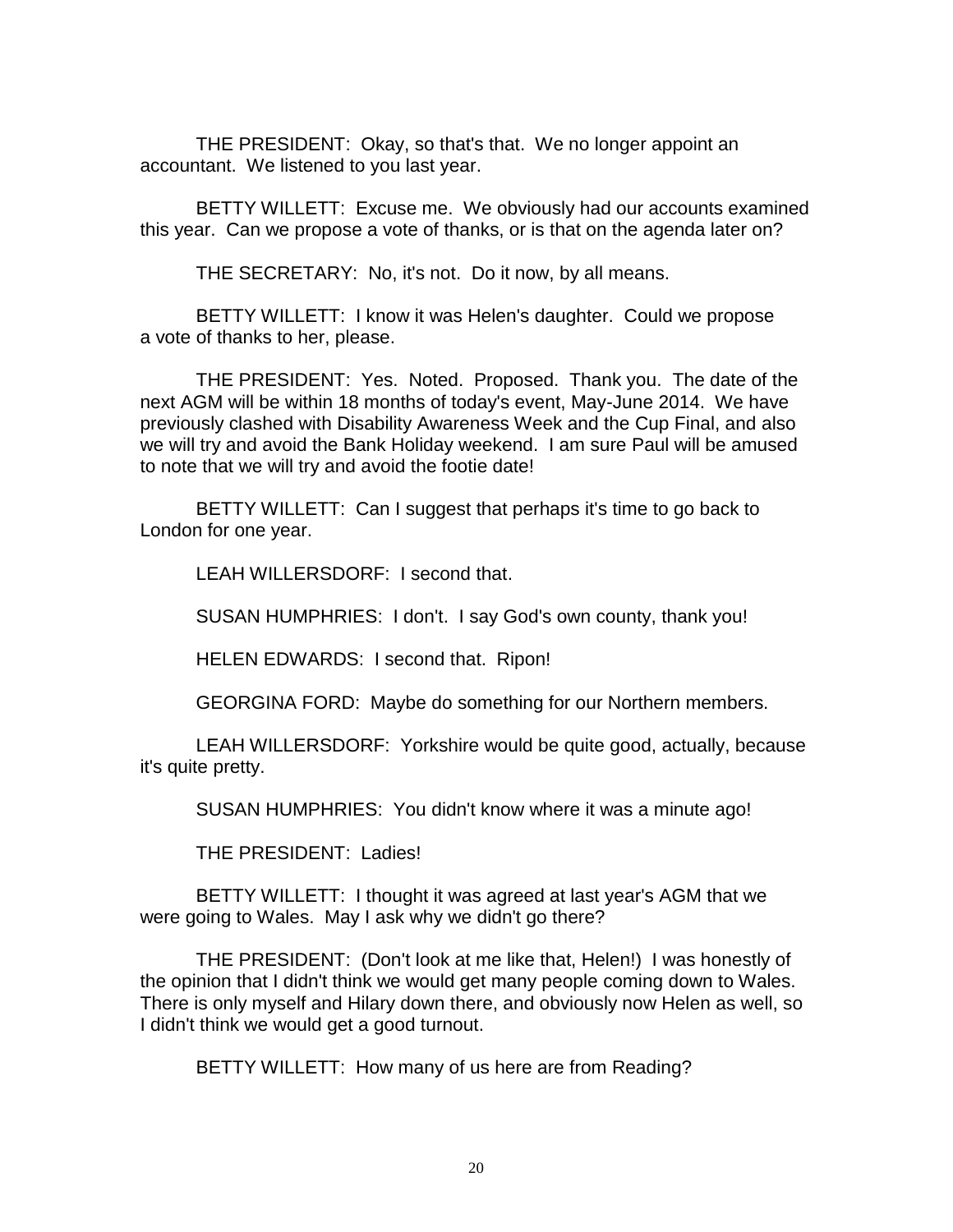SUSAN HUMPHRIES: York would be good.

BETTY WILLETT: The Reading people aren't here.

THE PRESIDENT: May I suggest it will be for the next President to decide! (Laughter)

Before the date of the next AGM, is there any other business, ladies, gentlemen? Shelley?

 SHELLEY DUTTON: Yes. I would like to know what Helen is wearing around her neck?

 HELEN EDWARDS: Funny you should mention that! This is my latest merchandising idea. I am wearing my certificate.

JEAN LUKINS: It's a bit small; you need to enlarge it.

 HELEN EDWARDS: I suggest we have the flash of blue of the BIVR logo. Here we have the Trinity St David's thing, but you can get these quite cheaply. Perhaps we could have a BIVR one. I only go downstairs to work, of course, but I always wear this when I go downstairs to work! (Laughter) Just that! And my pyjamas, of course! It was just an idea.

BETTY WILLETT: I can give you the name of somewhere you can get the lanyards. I bought some for my pensions group. You have to buy a thousand, though. I have a boxful.

HELEN EDWARDS: You might be able to do 100. How many members do we have?

THE SECRETARY: We could have 150 or 250 done.

ASHLEIGH ROBERTS: I think they are a really good idea because, if everybody is wearing one, you will notice if somebody doesn't have it.

BETTY WILLETT: And may I suggest that you have a photograph on it? (Nods of agreement from members present)

SUSAN HUMPHRIES: Name tags would be good.

LEAH WILLERSDORF: We have had the nameplate for the last two years. When I went to the GMC, there were always comments. I was even asked, with the QRR bit, was I a "Queen's Representative Reporter"! There were always questions and comments made about that, and the Institute. They were quite good.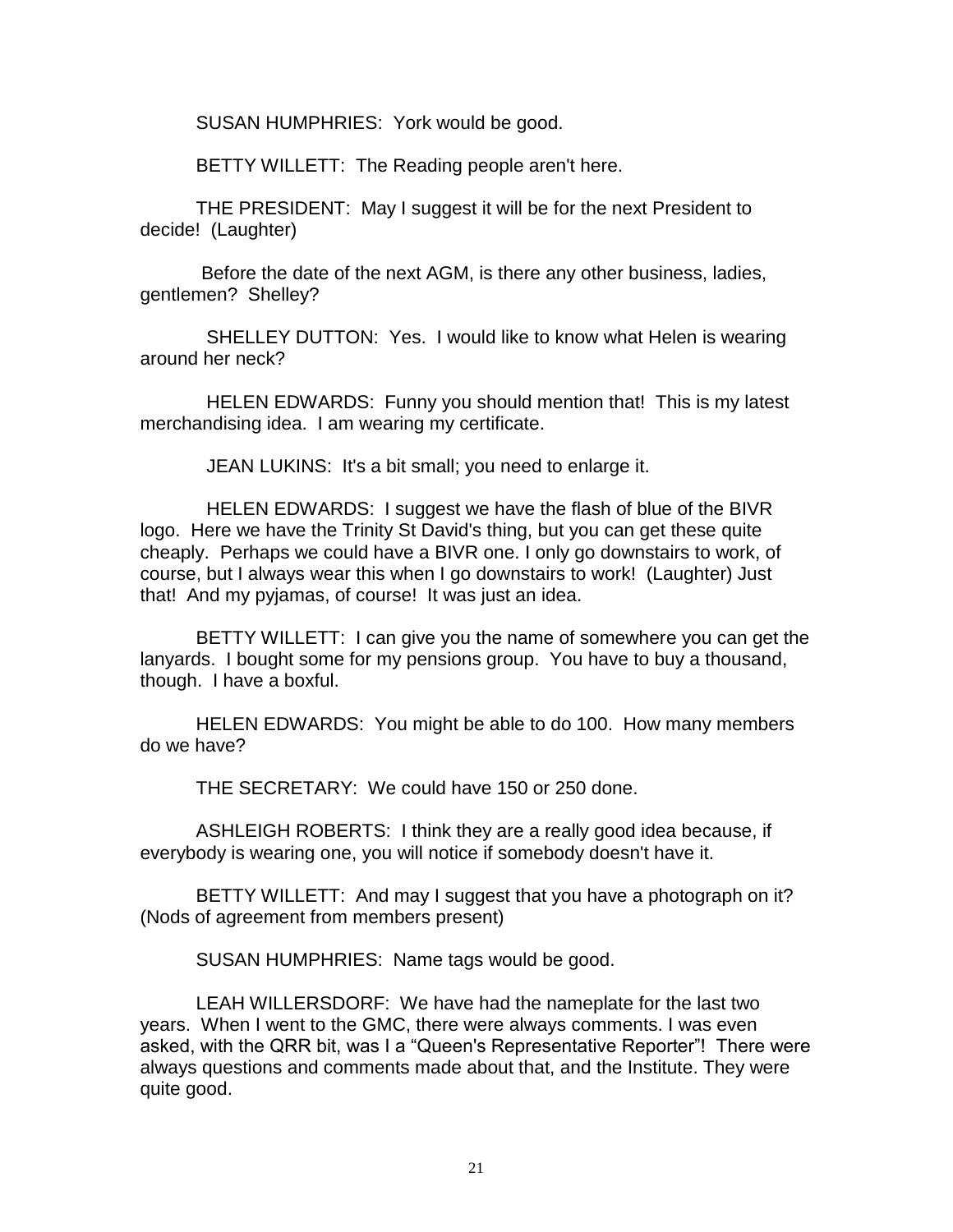HELEN EDWARDS: Yes. I was asked at HPC, "Do you have a Masters?"

JEAN LUKINS: Did I pick up from someone about having a photograph? We discussed this about four years ago.

ANN LLOYD: We did, didn't we?

JEAN LUKINS: Did we decide it wasn't a great idea?

ANN LLOYD: I think it was expensive.

JEAN LUKINS: Is it? You can get a photograph and put the laminate over it.

ANN LLOYD: I don't think it's as expensive now.

HELEN EDWARDS: We can provide our own photo.

JEAN LUKINS: As long as you say it has to be a certain size.

THE SECRETARY: They can be inserted.

JEAN LUKINS: Unless you change the certificate and put the photo on the back.

HELEN EDWARDS: I do think it should have the nice BIVR logo, because it's a bit boring otherwise, and have the photograph on the back.

JEAN LUKINS: Why don't you have the logo and photo on one side, and then the certificate on the other, so you can choose which side to show.

THE PRESIDENT: We can all scan photos and send them to Mary, and then she can resize them.

THE SECRETARY: If you would care to send me the wording you think could go on, but it does have to fit on. Some of them are a tight fit.

THE PRESIDENT: Okay. Anything else under any other business? No?

The date of the next AGM should be within 18 months of today's date. Hopefully, there will be no clashes with stuff that's going on. We will announce the date. There are no other activities organised for this afternoon, but I am sure the bar is open, if people want to go and partake.

We have this room booked until five o'clock. If anybody has any